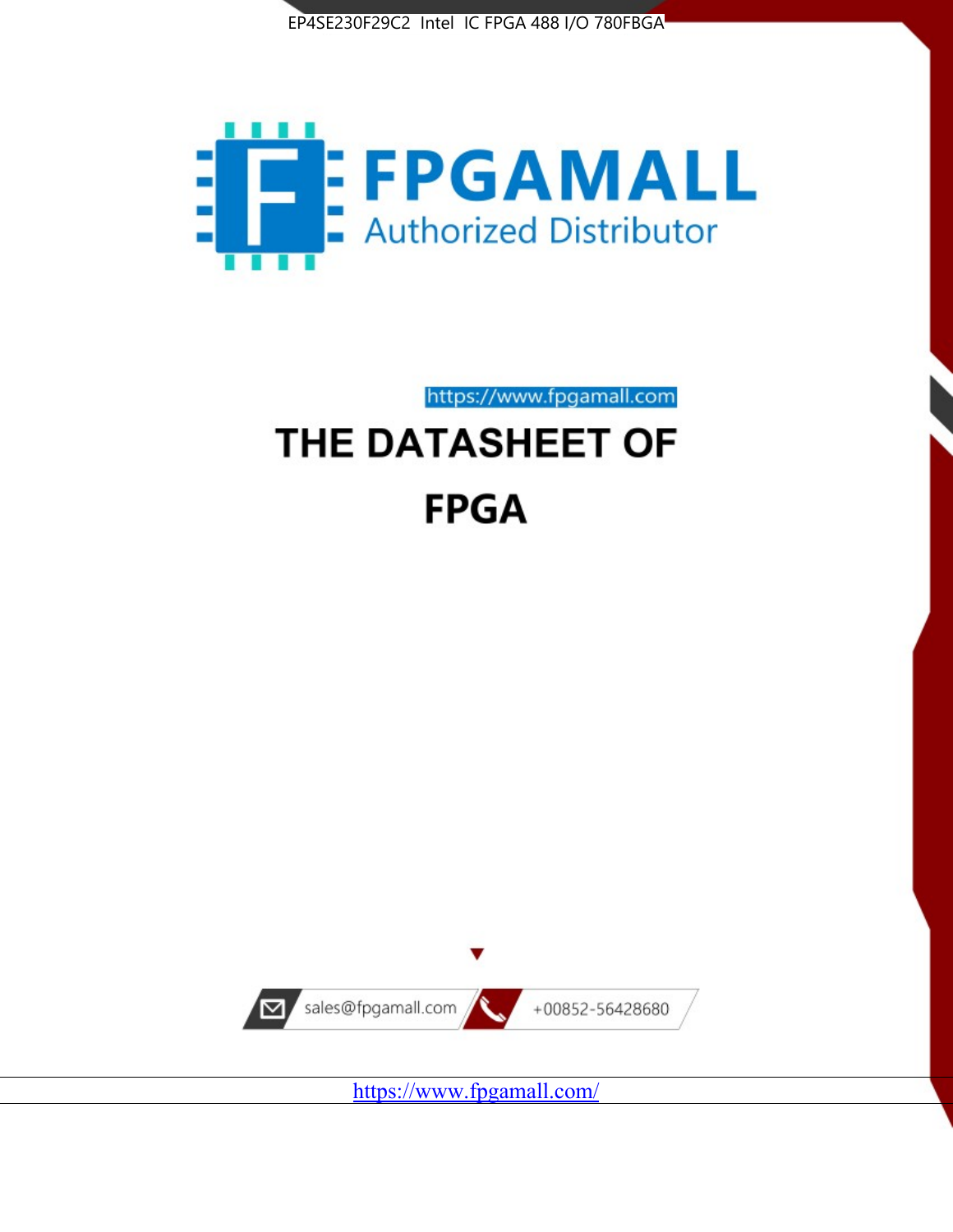EP4SE230F29C2 Intel IC FPGA 488 I/O 780FBGA



**SIV51001-3.5**

Altera® Stratix® IV FPGAs deliver a breakthrough level of system bandwidth and power efficiency for high-end applications, allowing you to innovate without compromise. Stratix IV FPGAs are based on the Taiwan Semiconductor Manufacturing Company (TSMC) 40-nm process technology and surpass all other high-end FPGAs, with the highest logic density, most transceivers, and lowest power requirements.

The Stratix IV device family contains three optimized variants to meet different application requirements:

- Stratix IV E (Enhanced) FPGAs—up to 813,050 logic elements (LEs), 33,294 kilobits (Kb) RAM, and 1,288 18 x 18 bit multipliers
- Stratix IV GX transceiver FPGAs—up to 531,200 LEs, 27,376 Kb RAM, 1,288 18 x 18-bit multipliers, and 48 full-duplex clock data recovery (CDR)-based transceivers at up to 8.5 Gbps
- Stratix IV GT—up to 531,200 LEs, 27,376 Kb RAM, 1,288 18 x 18-bit multipliers, and 48 full-duplex CDR-based transceivers at up to 11.3 Gbps

The complete Altera high-end solution includes the lowest risk, lowest total cost path to volume using HardCopy® IV ASICs for all the family variants, a comprehensive portfolio of application solutions customized for end-markets, and the industry leading Quartus® II software to increase productivity and performance.

f For information about upcoming Stratix IV device features, refer to the *[Upcoming](http://www.altera.com/literature/hb/stratix-iv/uf01001.pdf?GSA_pos=2&WT.oss_r=1&WT.oss=upcoming)  [Stratix IV Device Features](http://www.altera.com/literature/hb/stratix-iv/uf01001.pdf?GSA_pos=2&WT.oss_r=1&WT.oss=upcoming)* document.

f For information about changes to the currently published *Stratix IV Device Handbook*, refer to the *[Addendum to the Stratix IV Device Handbook](http://www.altera.com/literature/hb/stratix-iv/stx4_siv54002.pdf)* chapter.

This chapter contains the following sections:

- "Feature Summary" on page 1–2
- "Architecture Features" on page 1–6
- "Integrated Software Platform" on page 1–19
- "Ordering Information" on page 1–19

@2016 Altera Corporation. All rights reserved. ALTERA, ARRIA, CYCLONE, HARDCOPY, MAX, MEGACORE, NIOS, QUARTUS and STRATIX words and logos are trademarks of Altera Corporation and registered in the U.S. Patent and Trademark



Stratix IV Device Handbook Volume 1 January 2016

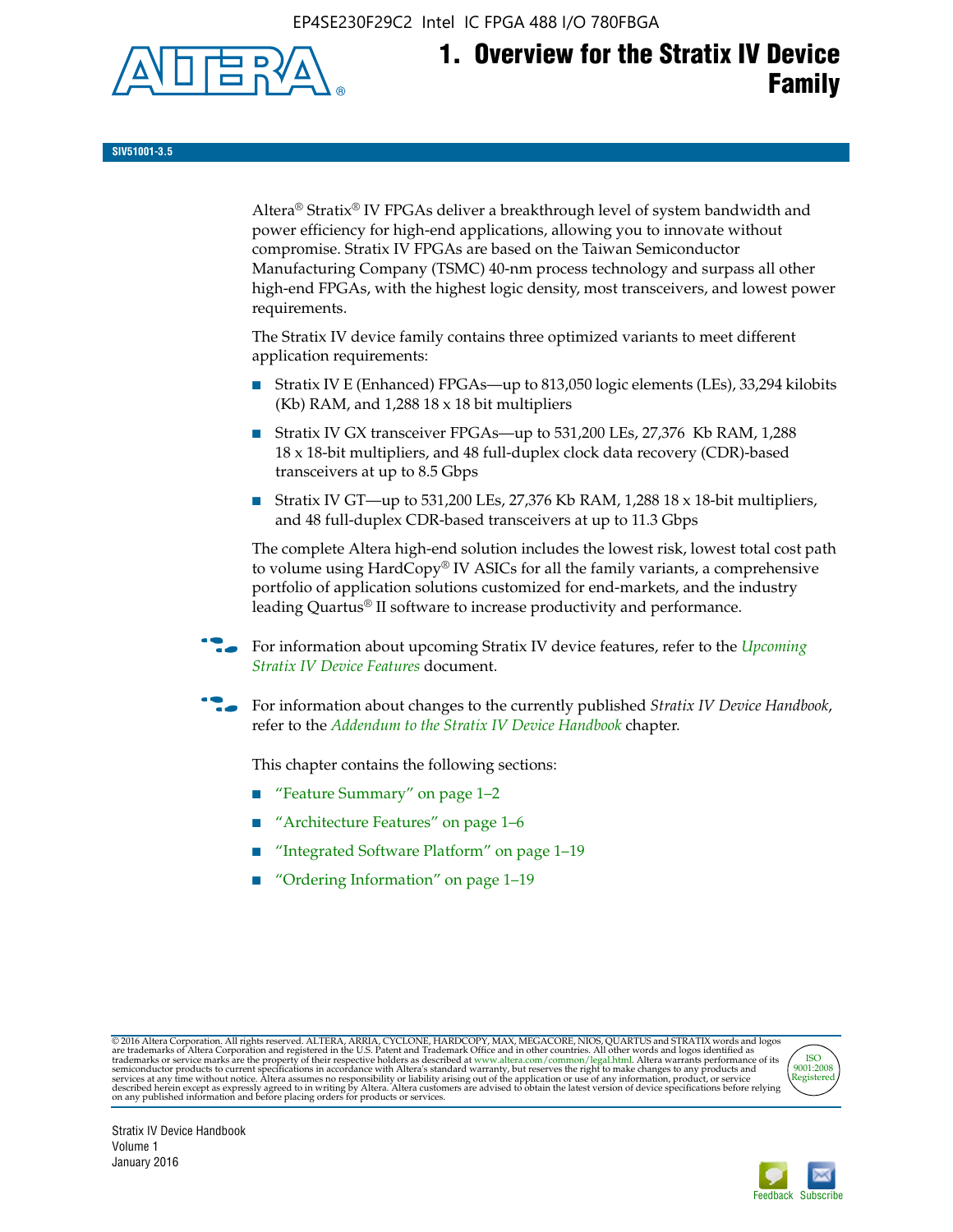# **Feature Summary**

The following list summarizes the Stratix IV device family features:

- Up to 48 full-duplex CDR-based transceivers in Stratix IV GX and GT devices supporting data rates up to 8.5 Gbps and 11.3 Gbps, respectively
- Dedicated circuitry to support physical layer functionality for popular serial protocols, such as PCI Express (PCIe) (PIPE) Gen1 and Gen2, Gbps Ethernet (GbE), Serial RapidIO, SONET/SDH, XAUI/HiGig, (OIF) CEI-6G, SD/HD/3G-SDI, Fibre Channel, SFI-5, and Interlaken
- Complete PCIe protocol solution with embedded PCIe hard IP blocks that implement PHY-MAC layer, Data Link layer, and Transaction layer functionality

**For more information, refer to the** *[IP Compiler for PCI Express User Guide](http://www.altera.com/literature/ug/ug_pci_express.pdf)***.** 

- Programmable transmitter pre-emphasis and receiver equalization circuitry to compensate for frequency-dependent losses in the physical medium
- Typical physical medium attachment (PMA) power consumption of 100 mW at 3.125 Gbps and 135 mW at 6.375 Gbps per channel
- 72,600 to 813,050 equivalent LEs per device
- 7,370 to 33,294 Kb of enhanced TriMatrix memory consisting of three RAM block sizes to implement true dual-port memory and FIFO buffers
- High-speed digital signal processing (DSP) blocks configurable as 9 x 9-bit,  $12 \times 12$ -bit,  $18 \times 18$ -bit, and  $36 \times 36$ -bit full-precision multipliers at up to 600 MHz
- Up to 16 global clocks (GCLK), 88 regional clocks (RCLK), and 132 periphery clocks (PCLK) per device
- Programmable power technology that minimizes power while maximizing device performance
- Up to 1,120 user I/O pins arranged in 24 modular I/O banks that support a wide range of single-ended and differential I/O standards
- Support for high-speed external memory interfaces including DDR, DDR2, DDR3 SDRAM, RLDRAM II, QDR II, and QDR II+ SRAM on up to 24 modular I/O banks
- High-speed LVDS I/O support with serializer/deserializer (SERDES), dynamic phase alignment (DPA), and soft-CDR circuitry at data rates up to 1.6 Gbps
- Support for source-synchronous bus standards, including SGMII, GbE, SPI-4 Phase 2 (POS-PHY Level 4), SFI-4.1, XSBI, UTOPIA IV, NPSI, and CSIX-L1
- Pinouts for Stratix IV E devices designed to allow migration of designs from Stratix III to Stratix IV E with minimal PCB impact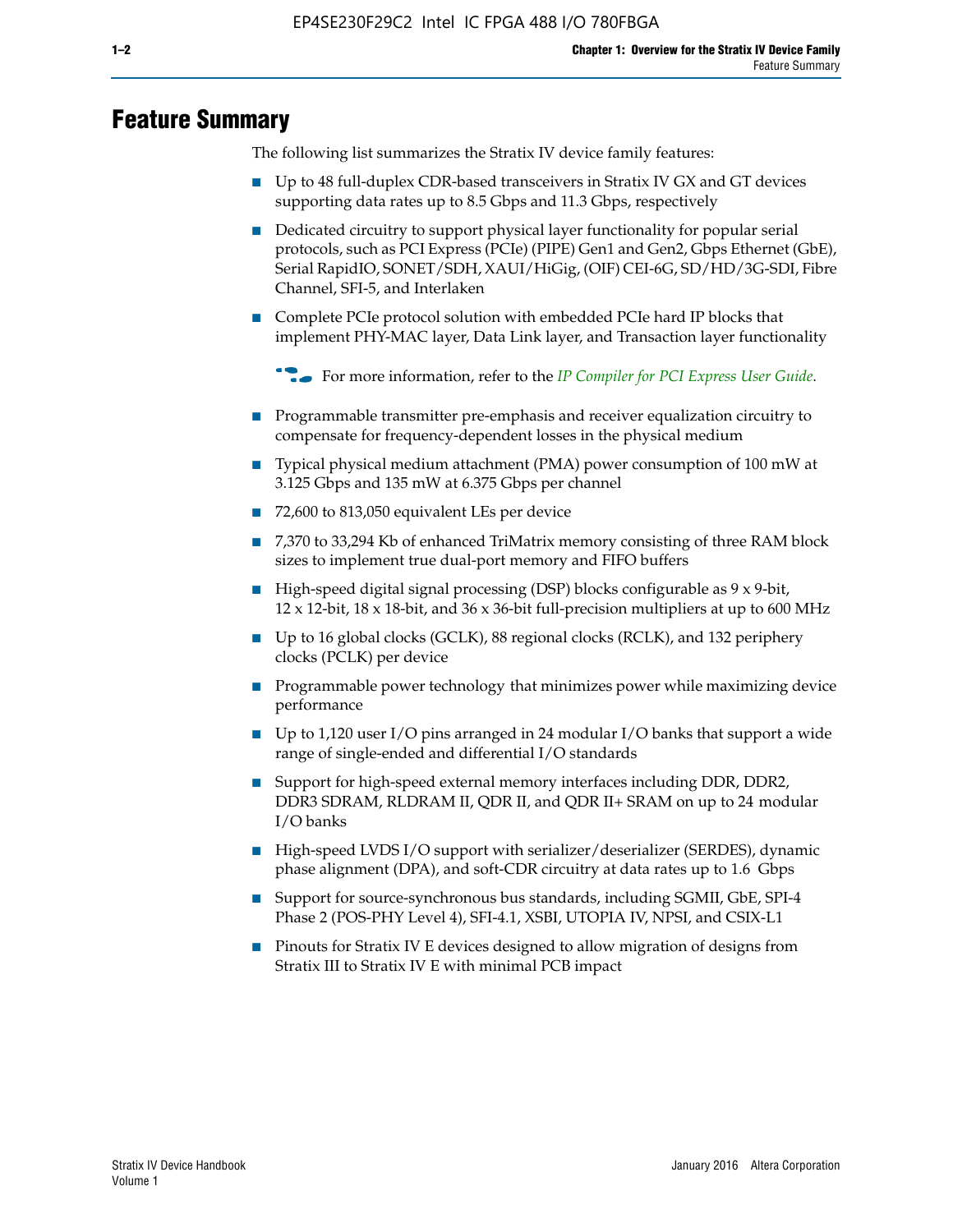# **Stratix IV GX Devices**

Stratix IV GX devices provide up to 48 full-duplex CDR-based transceiver channels per device:

- Thirty-two out of the 48 transceiver channels have dedicated physical coding sublayer (PCS) and physical medium attachment (PMA) circuitry and support data rates between 600 Mbps and 8.5 Gbps
- The remaining 16 transceiver channels have dedicated PMA-only circuitry and support data rates between 600 Mbps and 6.5 Gbps
- **1 The actual number of transceiver channels per device varies with device selection. For** more information about the exact transceiver count in each device, refer to Table 1–1 on page 1–11.
- 1 For more information about transceiver architecture, refer to the *[Transceiver](http://www.altera.com/literature/hb/stratix-iv/stx4_siv52001.pdf)  [Architecture in Stratix IV Devices](http://www.altera.com/literature/hb/stratix-iv/stx4_siv52001.pdf)* chapter.

Figure 1–1 shows a high-level Stratix IV GX chip view.

#### **Figure 1–1. Stratix IV GX Chip View** *(1)*



#### **Note to Figure 1–1:**

(1) Resource counts vary with device selection, package selection, or both.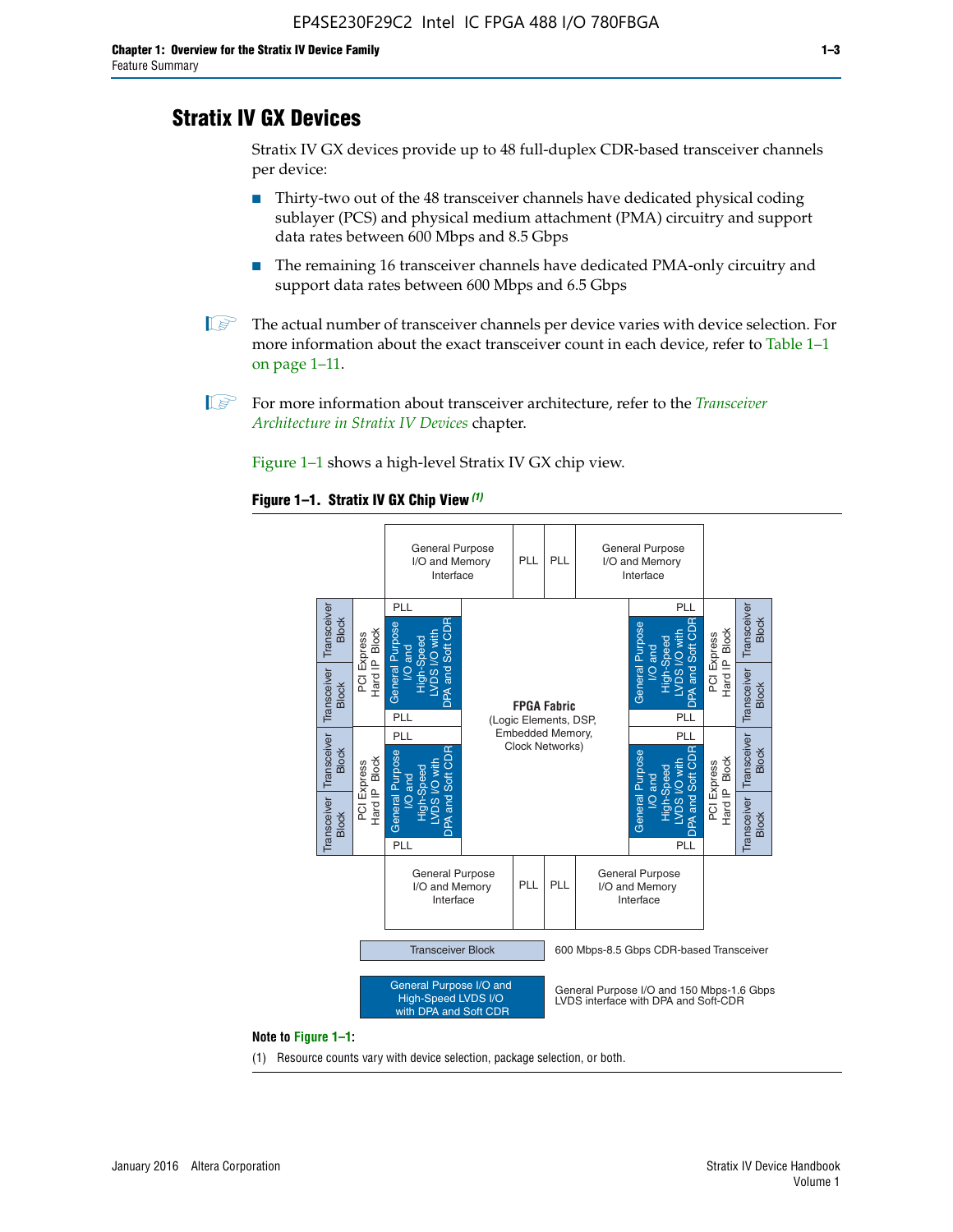# **Stratix IV E Device**

Stratix IV E devices provide an excellent solution for applications that do not require high-speed CDR-based transceivers, but are logic, user I/O, or memory intensive.

Figure 1–2 shows a high-level Stratix IV E chip view.





#### **Note to Figure 1–2:**

(1) Resource counts vary with device selection, package selection, or both.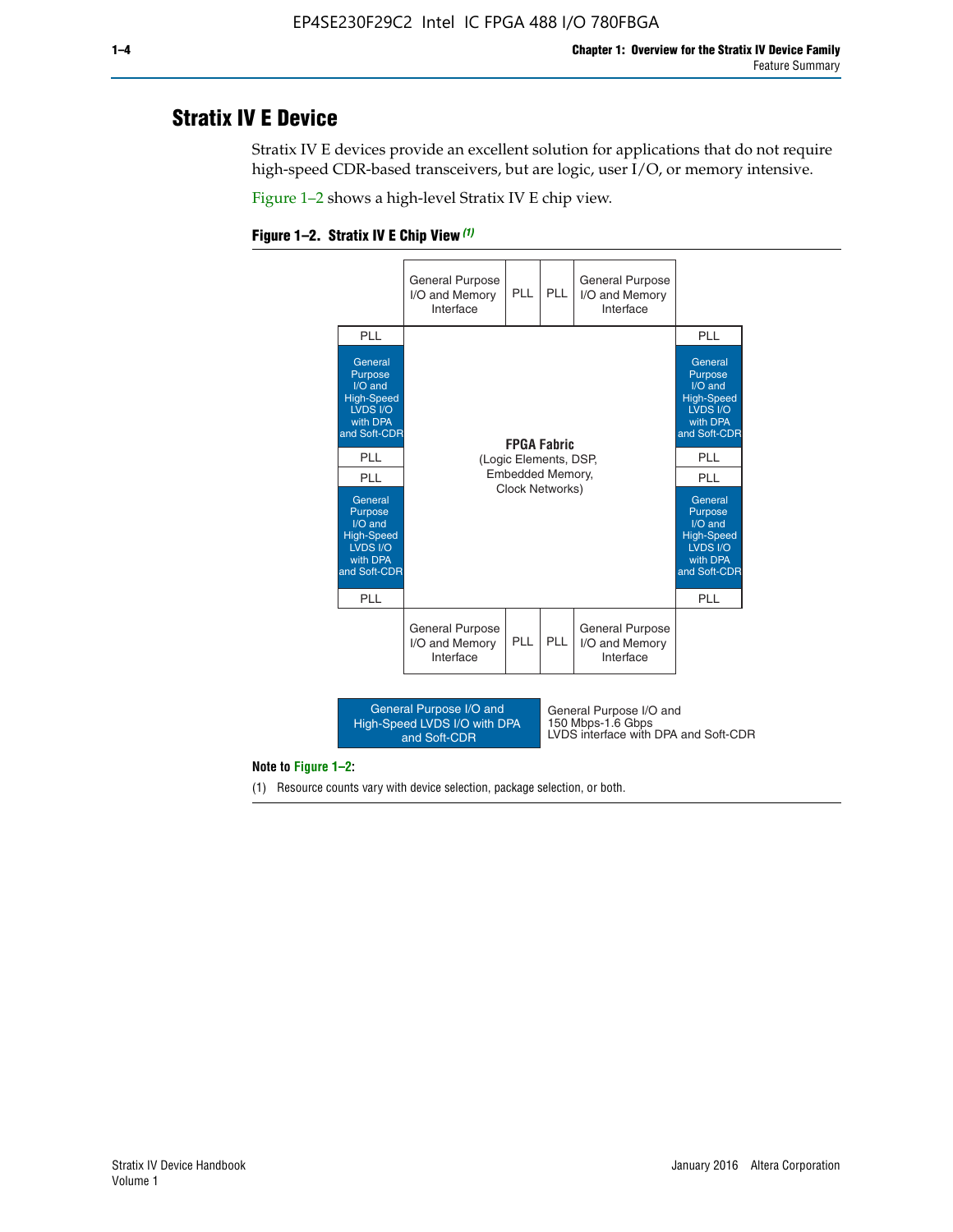# **Stratix IV GT Devices**

Stratix IV GT devices provide up to 48 CDR-based transceiver channels per device:

- Thirty-two out of the 48 transceiver channels have dedicated PCS and PMA circuitry and support data rates between 600 Mbps and 11.3 Gbps
- The remaining 16 transceiver channels have dedicated PMA-only circuitry and support data rates between 600 Mbps and 6.5 Gbps
- **1** The actual number of transceiver channels per device varies with device selection. For more information about the exact transceiver count in each device, refer to Table 1–7 on page 1–16.
- $\mathbb{I}$  For more information about Stratix IV GT devices and transceiver architecture, refer to the *[Transceiver Architecture in Stratix IV Devices](http://www.altera.com/literature/hb/stratix-iv/stx4_siv52001.pdf)* chapter.

Figure 1–3 shows a high-level Stratix IV GT chip view.

#### **Figure 1–3. Stratix IV GT Chip View** *(1)*



(1) Resource counts vary with device selection, package selection, or both.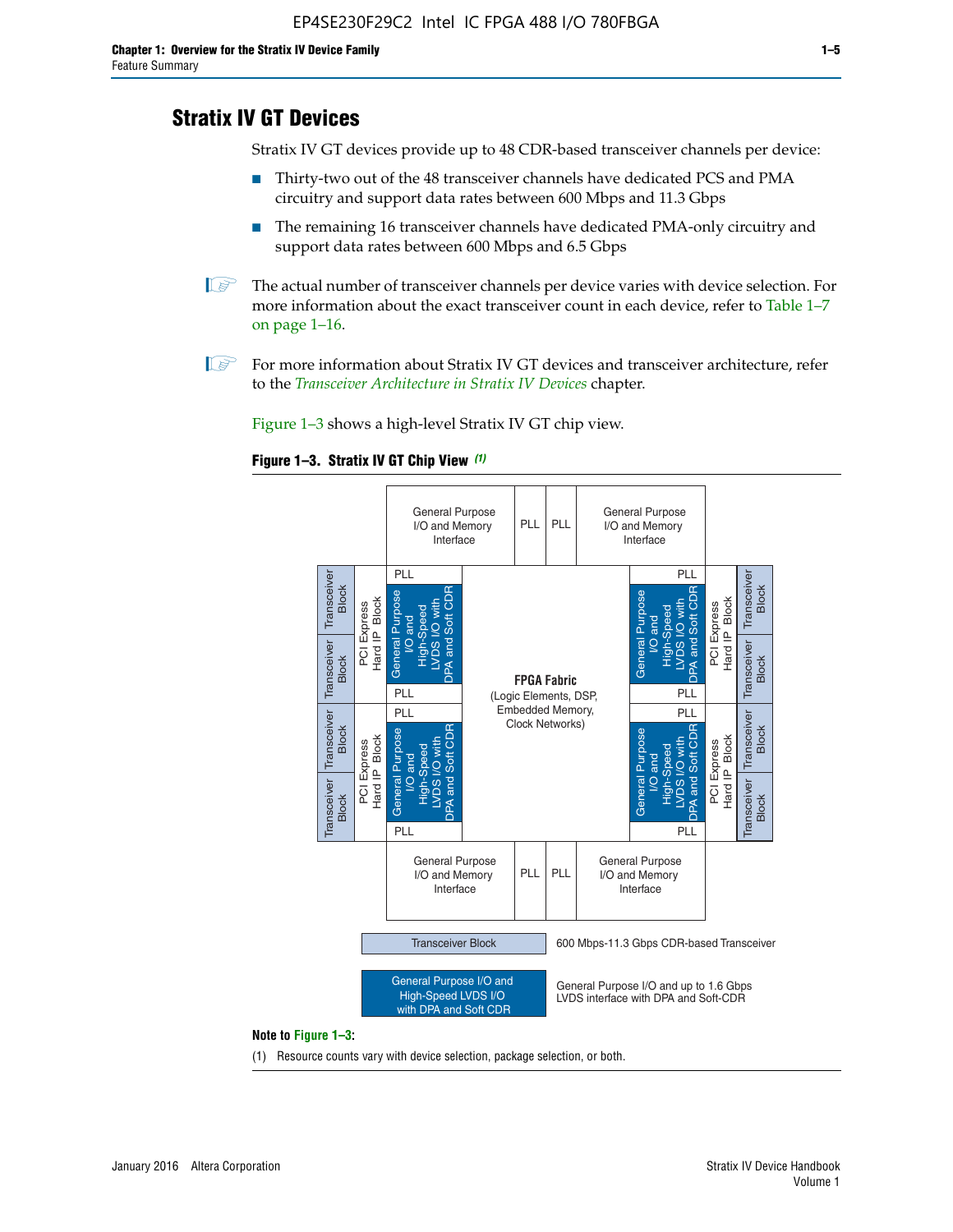# **Architecture Features**

The Stratix IV device family features are divided into high-speed transceiver features and FPGA fabric and I/O features.

 $\mathbb{I}$  The high-speed transceiver features apply only to Stratix IV GX and Stratix IV GT devices.

# **High-Speed Transceiver Features**

The following sections describe high-speed transceiver features for Stratix IV GX and GT devices.

## **Highest Aggregate Data Bandwidth**

Up to 48 full-duplex transceiver channels supporting data rates up to 8.5 Gbps in Stratix IV GX devices and up to 11.3 Gbps in Stratix IV GT devices.

## **Wide Range of Protocol Support**

Physical layer support for the following serial protocols:

- Stratix IV GX—PCIe Gen1 and Gen2, GbE, Serial RapidIO, SONET/SDH, XAUI/HiGig, (OIF) CEI-6G, SD/HD/3G-SDI, Fibre Channel, SFI-5, GPON, SAS/SATA, HyperTransport 1.0 and 3.0, and Interlaken
- Stratix IV GT—40G/100G Ethernet, SFI-S, Interlaken, SFI-5.1, Serial RapidIO, SONET/SDH, XAUI/HiGig, (OIF) CEI-6G, 3G-SDI, and Fibre Channel
- Extremely flexible and easy-to-configure transceiver data path to implement proprietary protocols
- PCIe Support
	- Complete PCIe Gen1 and Gen2 protocol stack solution compliant to PCI Express base specification 2.0 that includes PHY-MAC, Data Link, and transaction layer circuitry embedded in PCI Express hard IP blocks
	- **For more information, refer to the [PCI Express Compiler User Guide](http://www.altera.com/literature/ug/ug_pci_express.pdf).**
	- Root complex and end-point applications
	- $x1, x4,$  and  $x8$  lane configurations
	- PIPE 2.0-compliant interface
	- Embedded circuitry to switch between Gen1 and Gen2 data rates
	- Built-in circuitry for electrical idle generation and detection, receiver detect, power state transitions, lane reversal, and polarity inversion
	- 8B/10B encoder and decoder, receiver synchronization state machine, and ± 300 parts per million (ppm) clock compensation circuitry
	- Transaction layer support for up to two virtual channels (VCs)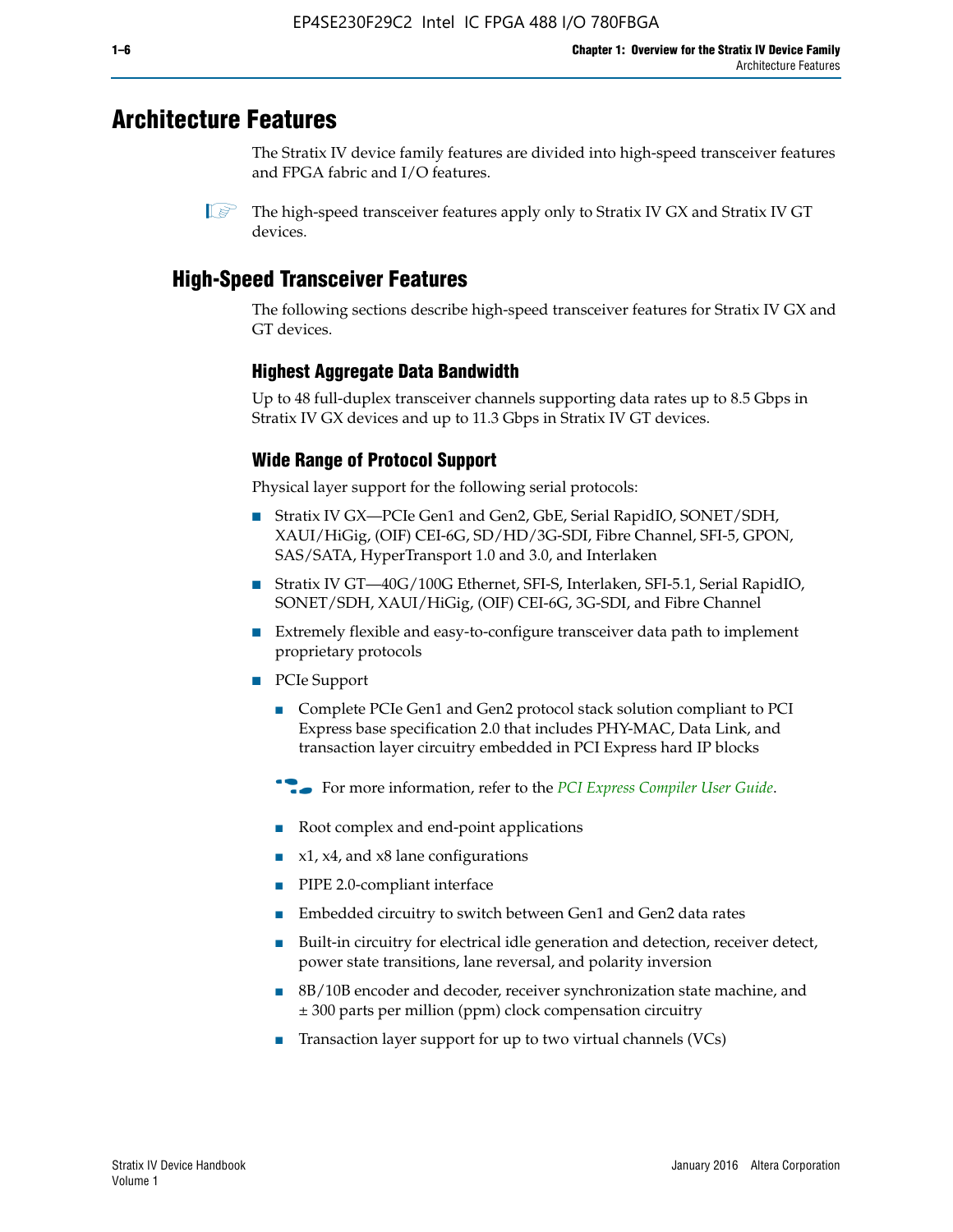- XAUI/HiGig Support
	- Compliant to IEEE802.3ae specification
	- **■** Embedded state machine circuitry to convert XGMII idle code groups  $(|11|)$ to and from idle ordered sets  $(|A|, |K|, |R|)$  at the transmitter and receiver, respectively
	- 8B/10B encoder and decoder, receiver synchronization state machine, lane deskew, and  $\pm 100$  ppm clock compensation circuitry
- GbE Support
	- Compliant to IEEE802.3-2005 specification
	- Automatic idle ordered set  $(111/112/1)$  generation at the transmitter, depending on the current running disparity
	- 8B/10B encoder and decoder, receiver synchronization state machine, and ± 100 ppm clock compensation circuitry
- Support for other protocol features such as MSB-to-LSB transmission in SONET/SDH configuration and spread-spectrum clocking in PCIe configurations

#### **Diagnostic Features**

- Serial loopback from the transmitter serializer to the receiver CDR for transceiver PCS and PMA diagnostics
- Reverse serial loopback pre- and post-CDR to transmitter buffer for physical link diagnostics
- Loopback master and slave capability in PCI Express hard IP blocks
- **For more information, refer to the** *[PCI Express Compiler User Guide](http://www.altera.com/literature/ug/ug_pci_express.pdf)***.**

## **Signal Integrity**

Stratix IV devices simplify the challenge of signal integrity through a number of chip, package, and board-level enhancements to enable efficient high-speed data transfer into and out of the device. These enhancements include:

- Programmable 3-tap transmitter pre-emphasis with up to 8,192 pre-emphasis levels to compensate for pre-cursor and post-cursor inter-symbol interference (ISI)
- Up to 900% boost capability on the first pre-emphasis post-tap
- User-controlled and adaptive 4-stage receiver equalization with up to 16 dB of high-frequency gain
- On-die power supply regulators for transmitter and receiver phase-locked loop (PLL) charge pump and voltage controlled oscillator (VCO) for superior noise immunity
- On-package and on-chip power supply decoupling to satisfy transient current requirements at higher frequencies, thereby reducing the need for on-board decoupling capacitors
- Calibration circuitry for transmitter and receiver on-chip termination (OCT) resistors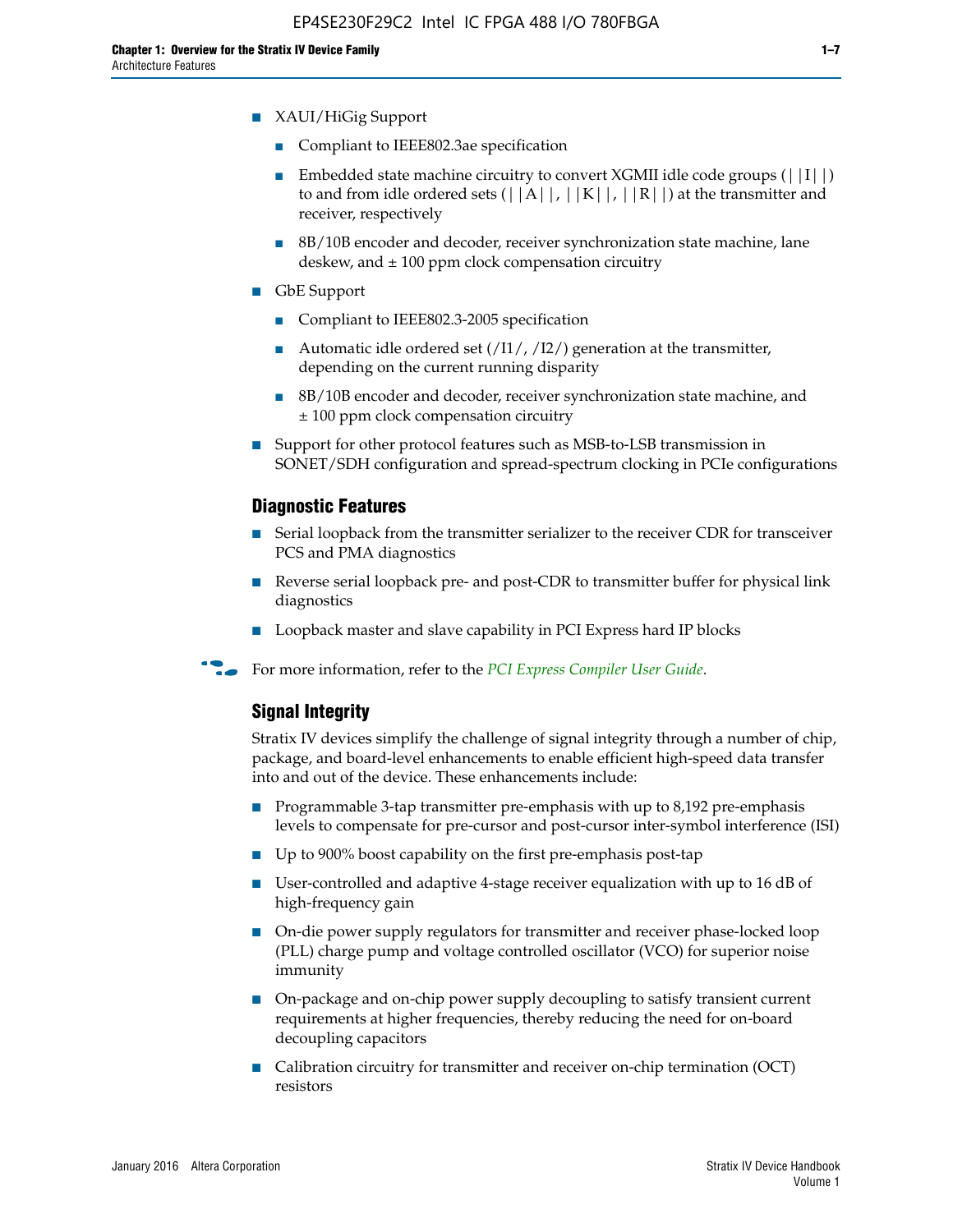# **FPGA Fabric and I/O Features**

The following sections describe the Stratix IV FPGA fabric and I/O features.

## **Device Core Features**

- Up to 531,200 LEs in Stratix IV GX and GT devices and up to 813,050 LEs in Stratix IV E devices, efficiently packed in unique and innovative adaptive logic modules (ALMs)
- Ten ALMs per logic array block (LAB) deliver faster performance, improved logic utilization, and optimized routing
- Programmable power technology, including a variety of process, circuit, and architecture optimizations and innovations
- Programmable power technology available to select power-driven compilation options for reduced static power consumption

## **Embedded Memory**

- TriMatrix embedded memory architecture provides three different memory block sizes to efficiently address the needs of diversified FPGA designs:
	- 640-bit MLAB
	- 9-Kb M9K
	- 144-Kb M144K
- Up to 33,294 Kb of embedded memory operating at up to 600 MHz
- Each memory block is independently configurable to be a single- or dual-port RAM, FIFO, ROM, or shift register

## **Digital Signal Processing (DSP) Blocks**

- Flexible DSP blocks configurable as  $9 \times 9$ -bit,  $12 \times 12$ -bit,  $18 \times 18$ -bit, and  $36 \times 36$ -bit full-precision multipliers at up to 600 MHz with rounding and saturation capabilities
- Faster operation due to fully pipelined architecture and built-in addition, subtraction, and accumulation units to combine multiplication results
- Optimally designed to support advanced features such as adaptive filtering, barrel shifters, and finite and infinite impulse response (FIR and IIR) filters

### **Clock Networks**

- Up to 16 global clocks and 88 regional clocks optimally routed to meet the maximum performance of 800 MHz
- Up to 112 and 132 periphery clocks in Stratix IV GX and Stratix IV E devices, respectively
- Up to 66 (16 GCLK + 22 RCLK + 28 PCLK) clock networks per device quadrant in Stratix IV GX and Stratix IV GT devices
- Up to 71 (16 GCLK + 22 RCLK + 33 PCLK) clock networks per device quadrant in Stratix IV E devices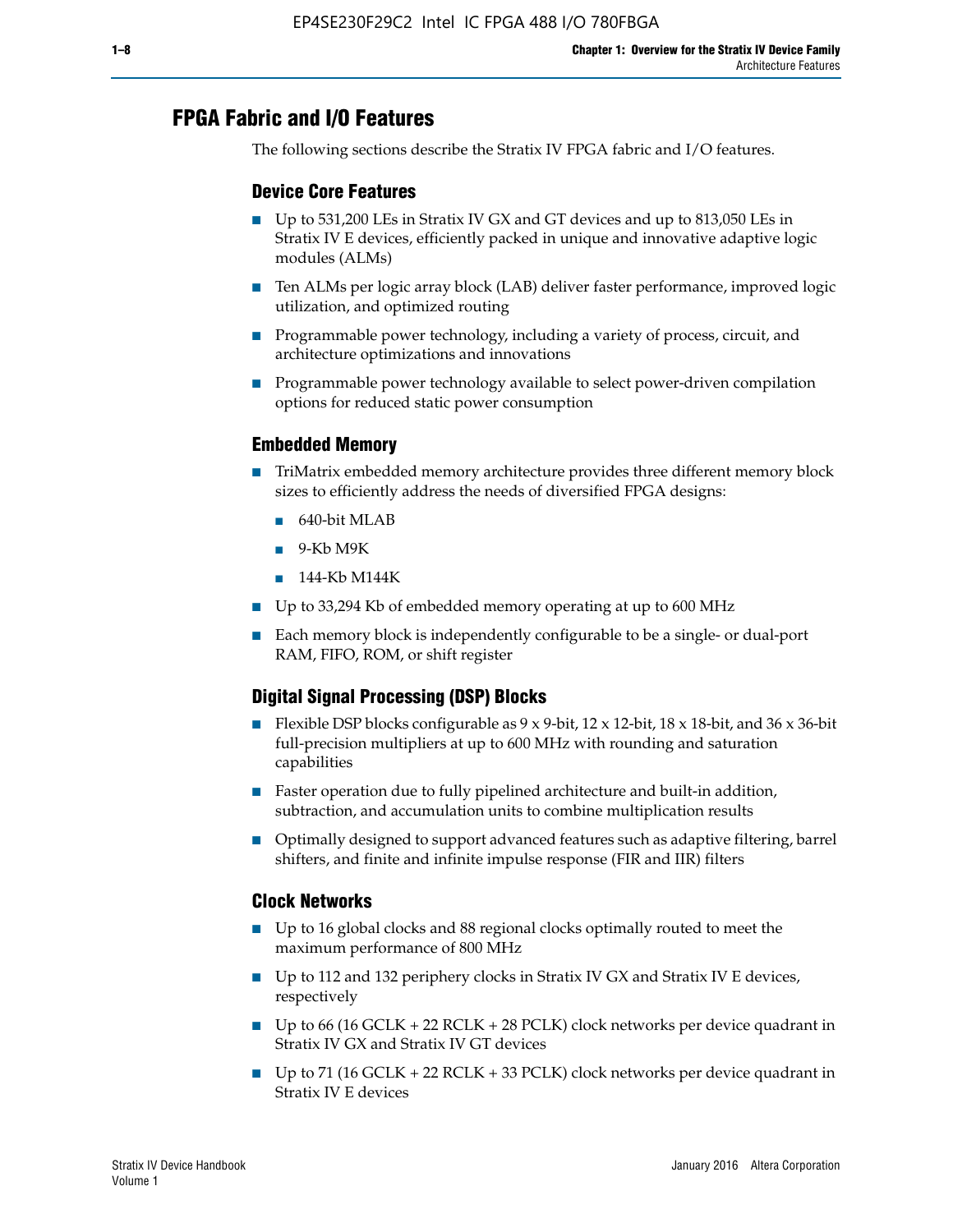## **PLLs**

- Three to 12 PLLs per device supporting spread-spectrum input tracking, programmable bandwidth, clock switchover, dynamic reconfiguration, and delay compensation
- On-chip PLL power supply regulators to minimize noise coupling

## **I/O Features**

- Sixteen to 24 modular I/O banks per device with 24 to 48 I/Os per bank designed and packaged for optimal simultaneous switching noise (SSN) performance and migration capability
- Support for a wide range of industry I/O standards, including single-ended (LVTTL/CMOS/PCI/PCIX), differential (LVDS/mini-LVDS/RSDS), voltage-referenced single-ended and differential (SSTL/HSTL Class I/II) I/O standards
- **O**n-chip series  $(R_S)$  and on-chip parallel  $(R_T)$  termination with auto-calibration for single-ended I/Os and on-chip differential  $(R_D)$  termination for differential I/Os
- Programmable output drive strength, slew rate control, bus hold, and weak pull-up capability for single-ended I/Os
- User I/O:GND: $V_{CC}$  ratio of 8:1:1 to reduce loop inductance in the package—PCB interface
- **■** Programmable transmitter differential output voltage ( $V_{OD}$ ) and pre-emphasis for high-speed LVDS I/O

### **High-Speed Differential I/O with DPA and Soft-CDR**

- Dedicated circuitry on the left and right sides of the device to support differential links at data rates from 150 Mbps to 1.6 Gbps
- Up to 98 differential SERDES in Stratix IV GX devices, up to 132 differential SERDES in Stratix IV E devices, and up to 47 differential SERDES in Stratix IV GT devices
- DPA circuitry at the receiver automatically compensates for channel-to-channel and channel-to-clock skew in source synchronous interfaces
- Soft-CDR circuitry at the receiver allows implementation of asynchronous serial interfaces with embedded clocks at up to 1.6 Gbps data rate (SGMII and GbE)

### **External Memory Interfaces**

- Support for existing and emerging memory interface standards such as DDR SDRAM, DDR2 SDRAM, DDR3 SDRAM, QDRII SRAM, QDRII+ SRAM, and RLDRAM II
- DDR3 up to 1,067 Mbps/533 MHz
- Programmable DQ group widths of 4 to 36 bits (includes parity bits)
- Dynamic OCT, trace mismatch compensation, read-write leveling, and half-rate register capabilities provide a robust external memory interface solution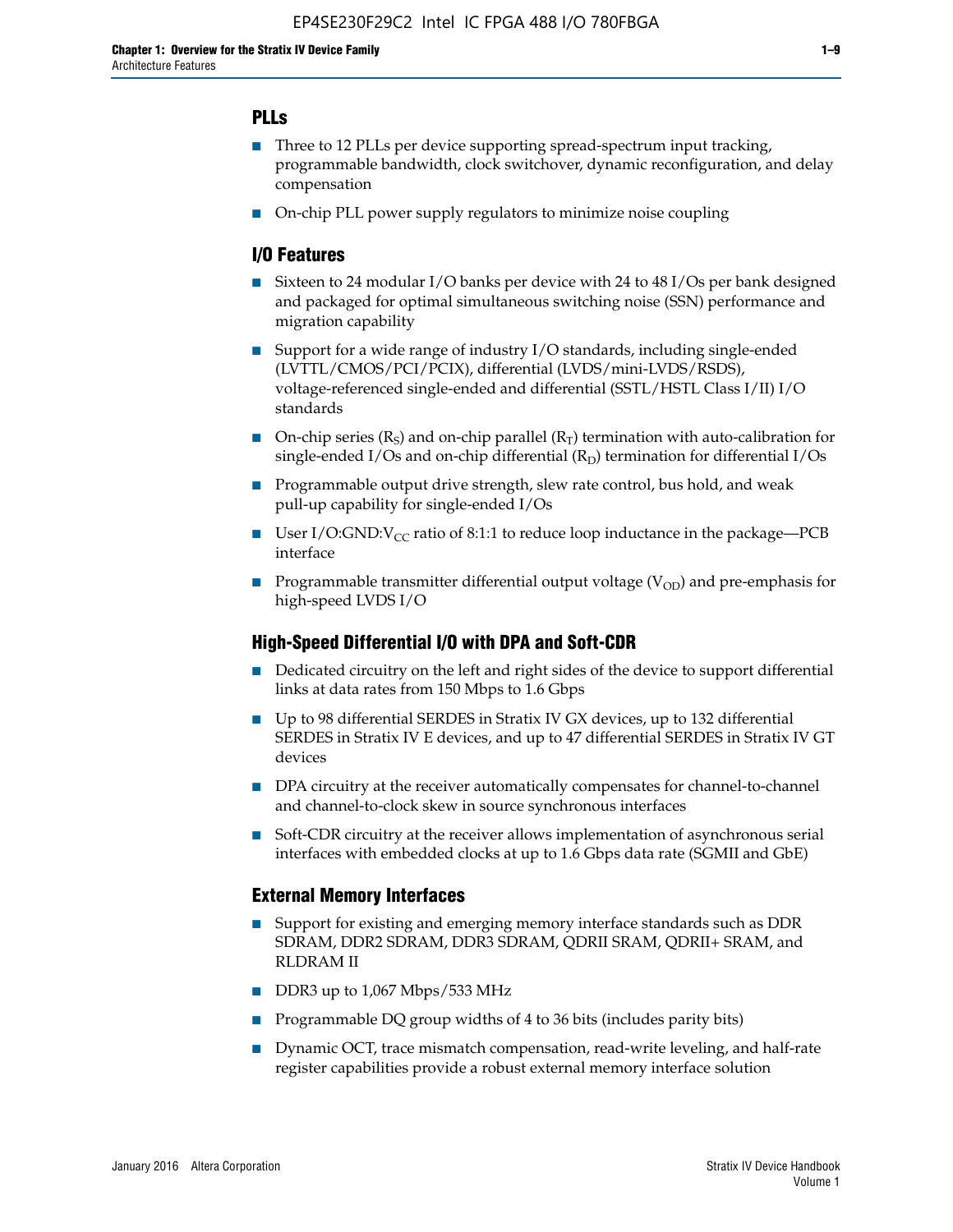## **System Integration**

- All Stratix IV devices support hot socketing
- Four configuration modes:
	- Passive Serial (PS)
	- Fast Passive Parallel (FPP)
	- Fast Active Serial (FAS)
	- JTAG configuration
- Ability to perform remote system upgrades
- 256-bit advanced encryption standard (AES) encryption of configuration bits protects your design against copying, reverse engineering, and tampering
- Built-in soft error detection for configuration RAM cells
- For more information about how to connect the PLL, external memory interfaces,  $I/O$ , high-speed differential I/O, power, and the JTAG pins to PCB, refer to the *[Stratix IV GX and Stratix IV E Device Family Pin Connection Guidelines](http://www.altera.com/literature/dp/stratix4/PCG-01005.pdf)* and the *[Stratix IV GT Device Family Pin Connection Guidelines](http://www.altera.com/literature/dp/stratix4/PCG-01006.pdf)*.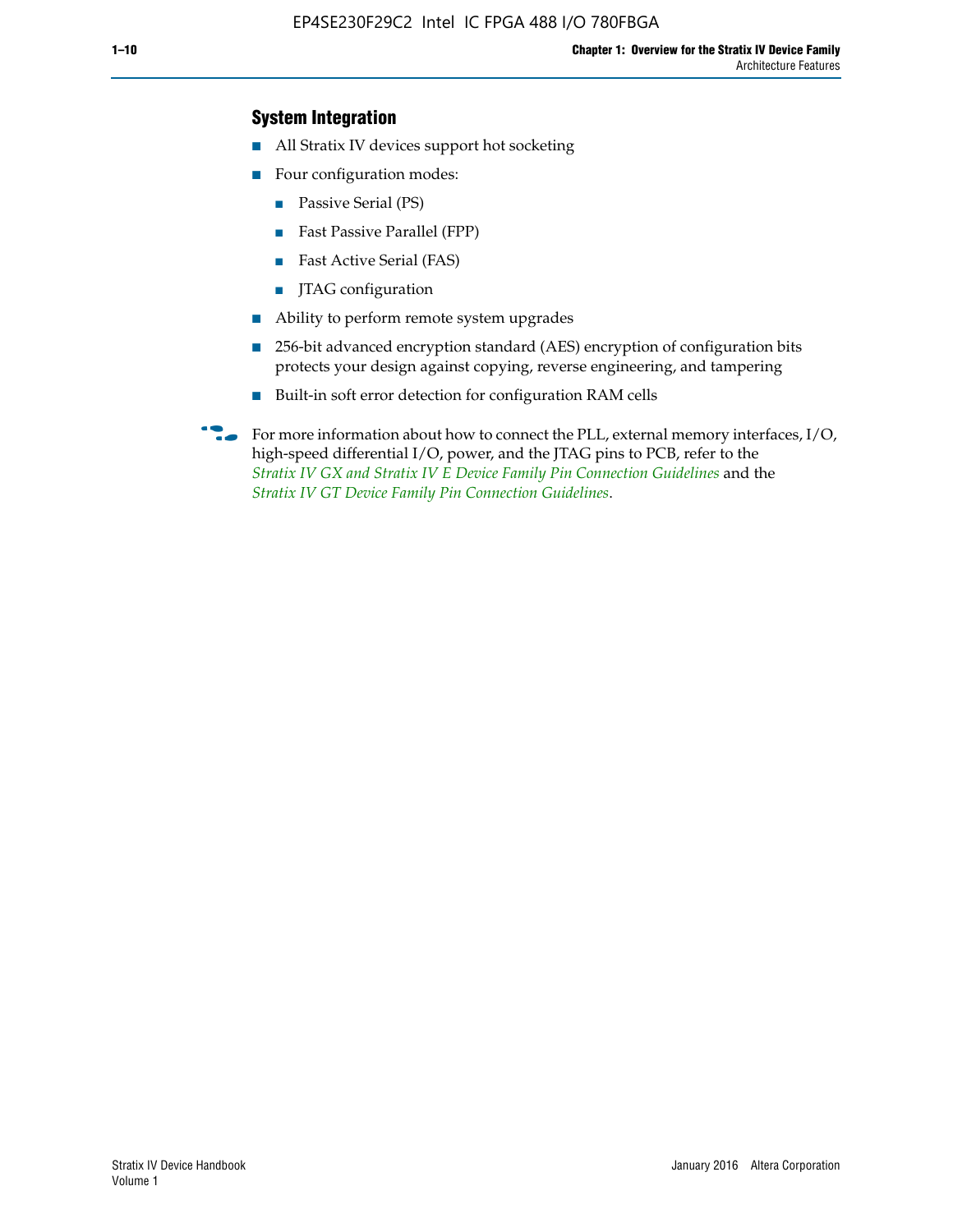#### Table 1–1 lists the Stratix IV GX device features.

## **Table 1–1. Stratix IV GX Device Features (Part 1 of 2)**

| <b>Feature</b>                                                 | EP4SGX70     |                |                                 | <b>EP4SGX110</b>                 |                   |                                | <b>EP4SGX180</b>                |                |       |              | <b>EP4SGX230</b>              |    |                                  |                                 |                          | <b>EP4SGX290</b> |       |       |       |                                 |                                  |                | <b>EP4SGX360</b> |       |       |       | <b>EP4SGX530</b> |
|----------------------------------------------------------------|--------------|----------------|---------------------------------|----------------------------------|-------------------|--------------------------------|---------------------------------|----------------|-------|--------------|-------------------------------|----|----------------------------------|---------------------------------|--------------------------|------------------|-------|-------|-------|---------------------------------|----------------------------------|----------------|------------------|-------|-------|-------|------------------|
| <b>Package</b><br><b>Option</b>                                | F780         | F1152          | F780                            | F1152                            |                   | F780                           | F1152                           |                | F1517 | F780         | F1152                         |    | F1517                            | F780                            | F1152                    |                  | F1517 | F1760 | F1932 | F780                            | F1152                            |                | F1517            | F1760 | F1932 | F1760 | F1932            |
| ALMs                                                           | 29,040       |                |                                 | 42,240                           |                   |                                | 70,300                          |                |       |              | 91,200                        |    |                                  |                                 |                          | 116,480          |       |       |       |                                 |                                  |                | 141,440          |       |       |       | 212,480          |
| LEs                                                            | 72,600       |                |                                 | 105,600                          |                   |                                | 175,750                         |                |       |              | 228,000                       |    |                                  |                                 |                          | 291,200          |       |       |       |                                 |                                  |                | 353,600          |       |       |       | 531,200          |
| 0.6 Gbps-<br>8.5 Gbps<br>Transceivers<br>$(PMA + PCs)$<br>(1)  |              | 16             | $\hspace{0.1mm}-\hspace{0.1mm}$ | $\overbrace{\phantom{12322111}}$ | 16                | $\qquad \qquad \longleftarrow$ | $\hspace{0.1mm}-\hspace{0.1mm}$ | 16             | 24    |              |                               | 16 | 24                               |                                 | $\overline{\phantom{a}}$ | 16               | 24    | 24    | 32    |                                 | $\overbrace{\phantom{aaaaa}}$    | 16             | 24               | 24    | 32    | 24    | 32               |
| 0.6 Gbps-<br>6.5 Gbps<br>Transceivers<br>$(PMA + PCs)$<br>(1)  | 8            |                | 8                               | 16                               | $\hspace{0.05cm}$ | 8                              | 16                              | -              | —     | 8            | 16                            | -- | $\overbrace{\phantom{12322111}}$ | 16                              | 16                       |                  |       |       |       | 16                              | 16                               |                |                  |       |       |       |                  |
| PMA-only<br>CMU<br>Channels<br>$(0.6$ Gbps-<br>6.5 Gbps)       |              | 8              |                                 | __                               | 8                 | $\qquad \qquad \longleftarrow$ | $\overline{\phantom{m}}$        | 8              | 12    |              | $\overbrace{\phantom{aaaaa}}$ | 8  | 12                               | $\hspace{0.1mm}-\hspace{0.1mm}$ | $\overline{\phantom{a}}$ | 8                | 12    | 12    | 16    | $\hspace{0.1mm}-\hspace{0.1mm}$ | $\overbrace{\phantom{12322111}}$ | 8              | 12               | 12    | 16    | 12    | 16               |
| <b>PCI Express</b><br>hard IP<br><b>Blocks</b>                 | 1            | $\overline{c}$ | 1                               | $\overline{2}$                   |                   | $\overline{1}$                 |                                 | $\overline{2}$ |       | $\mathbf{1}$ |                               | 2  |                                  |                                 |                          | $\overline{2}$   |       |       | 4     |                                 |                                  | $\overline{2}$ |                  |       | 4     |       | 4                |
| High-Speed<br><b>LVDS</b><br>SERDES (up<br>to 1.6 Gbps)<br>(4) | 28           | 56             | 28                              | 28                               | 56                | 28                             | 44                              |                | 88    | 28           | 44                            |    | 88                               | $\qquad \qquad -$               | 44                       |                  | 88    | 88    | 98    | $\qquad \qquad \longleftarrow$  | 44                               |                | 88               | 88    | 98    | 88    | 98               |
| SPI-4.2 Links                                                  | $\mathbf{1}$ |                |                                 | 1                                |                   | $\mathbf{1}$                   | $\overline{c}$                  |                | 4     | 1            | $\overline{2}$                |    | 4                                | —                               | $\overline{c}$           |                  |       | 4     |       |                                 | $\overline{c}$                   |                |                  | 4     |       |       | 4                |

**1–11**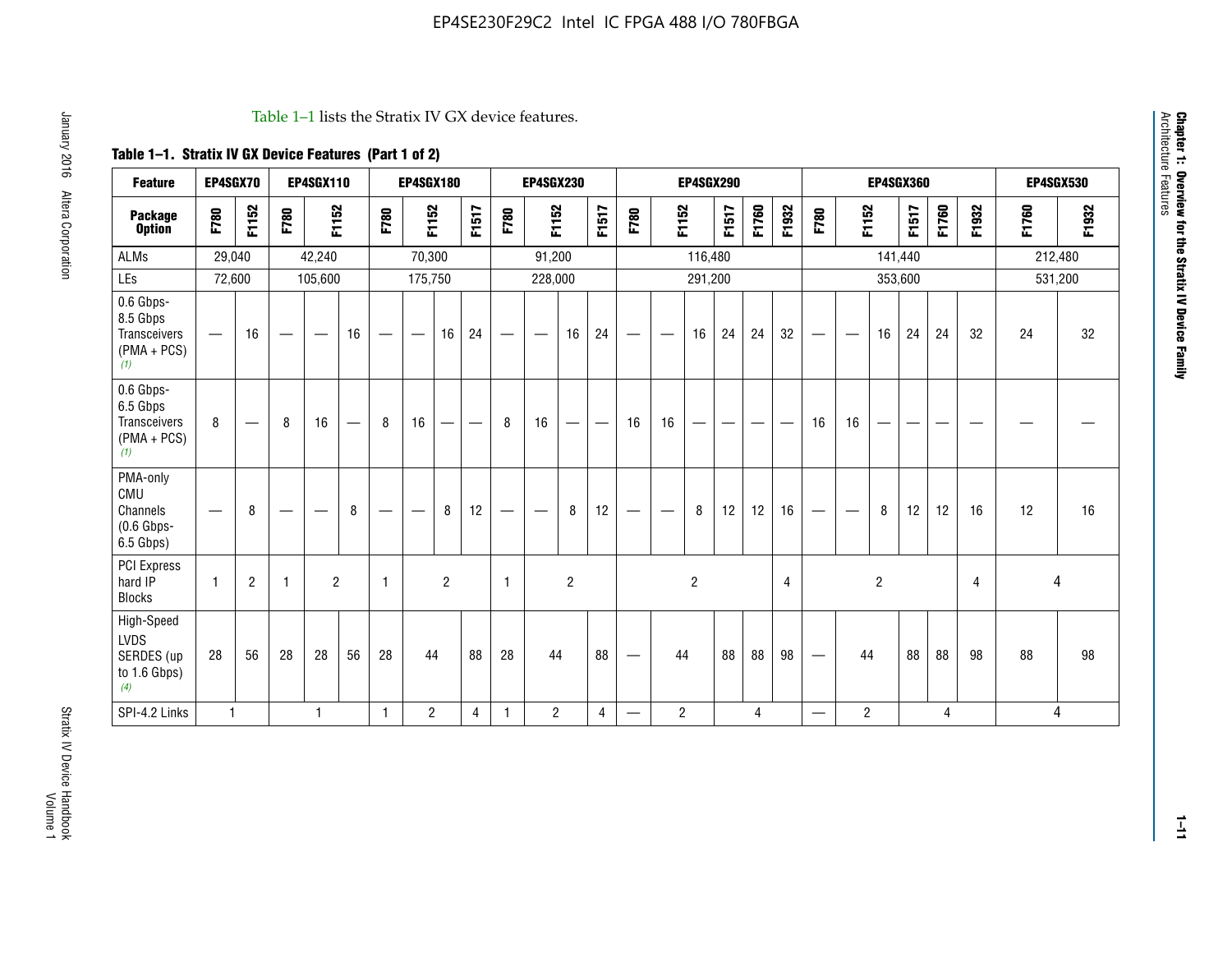**Table 1–1. Stratix IV GX Device Features (Part 2 of 2)**

| <b>Feature</b>                                       | EP4SGX70                |                        |                             | <b>EP4SGX110</b>            |                      |                             | <b>EP4SGX180</b>          |                      |                        |                             | <b>EP4SGX230</b>            |                      |                      |                            |                             | EP4SGX290              |                      |                      |                        | <b>EP4SGX360</b>            |                             |                        |                       | <b>EP4SGX530</b>     |                        |                   |                 |
|------------------------------------------------------|-------------------------|------------------------|-----------------------------|-----------------------------|----------------------|-----------------------------|---------------------------|----------------------|------------------------|-----------------------------|-----------------------------|----------------------|----------------------|----------------------------|-----------------------------|------------------------|----------------------|----------------------|------------------------|-----------------------------|-----------------------------|------------------------|-----------------------|----------------------|------------------------|-------------------|-----------------|
| <b>Package</b><br><b>Option</b>                      | F780                    | F1152                  | F780                        | F1152                       |                      | F780                        | F1152                     |                      | F1517                  | F780                        | F1152                       |                      | F1517                | F780                       | F1152                       |                        | F1517                | F1760                | F1932                  | F780                        | F1152                       |                        | F1517                 | F1760                | F1932                  | F1760             | F1932           |
| M9K Blocks<br>(256x)<br>36 bits)                     | 462                     |                        |                             | 660                         |                      |                             | 950                       |                      |                        |                             | 1,235                       |                      |                      |                            |                             | 936                    |                      |                      |                        |                             |                             | 1,248                  |                       |                      |                        |                   | 1,280           |
| M144K<br><b>Blocks</b><br>(2048 x<br>72 bits)        | 16                      |                        |                             | 16                          |                      |                             | 20                        |                      |                        |                             | 22                          |                      |                      |                            |                             | 36                     |                      |                      |                        |                             |                             | 48                     |                       |                      |                        | 64                |                 |
| <b>Total Memory</b><br>(MLAB+M9K<br>+M144K) Kb       | 7,370                   |                        |                             | 9,564                       |                      |                             | 13,627                    |                      |                        |                             | 17,133                      |                      |                      |                            |                             | 17,248                 |                      |                      |                        |                             |                             | 22,564                 |                       |                      |                        | 27,376            |                 |
| Embedded<br><b>Multipliers</b><br>$18 \times 18$ (2) | 384                     |                        |                             | 512                         |                      |                             | 920                       |                      |                        |                             | 1,288                       |                      |                      |                            |                             | 832                    |                      |                      |                        |                             |                             | 1,040                  |                       |                      | 1,02<br>4              | 1,024             |                 |
| PLLs                                                 | 3                       | $\overline{4}$         | 3                           | 4                           |                      | 3                           | 6                         |                      | 8                      | 3                           | 6                           |                      | 8                    | 4                          | 6                           |                        | 8                    | 12                   | 12                     | 4                           | 6                           |                        | 8                     | 12                   | 12                     | 12                | 12              |
| User $I/Os$ (3)                                      | 372                     | 488                    | 372                         | 372                         | 48<br>8              | 372                         | 56<br>4                   | 56<br>4              | 74<br>4                | 372                         | 564                         | 56<br>$\overline{4}$ | 74<br>$\overline{4}$ | 289                        | 564                         | 56<br>4                | 74<br>4              | 88<br>0              | 92<br>$\mathbf 0$      | 289                         | 564                         | 56<br>4                | 74<br>4               | 88<br>$\mathbf{0}$   | 920                    | 880               | 920             |
| Speed Grade<br>(fastest to<br>slowest) (5)           | $-2x,$<br>$-3,$<br>$-4$ | $-2,$<br>$-3,$<br>$-4$ | $-2\times$<br>$-3,$<br>$-4$ | $-2\times$<br>$-3,$<br>$-4$ | $-2,$<br>-3,<br>$-4$ | $-2\times$<br>$-3,$<br>$-4$ | $-2$<br>×,<br>$-3,$<br>-4 | $-2$<br>$-3$<br>$-4$ | $-2,$<br>$-3,$<br>$-4$ | $-2\times$<br>$-3,$<br>$-4$ | $-2\times$<br>$-3,$<br>$-4$ | $-2,$<br>-3,<br>$-4$ | $-2,$<br>-3,<br>$-4$ | $-2\times$<br>$-3$<br>$-4$ | $-2\times$<br>$-3,$<br>$-4$ | $-2,$<br>$-3,$<br>$-4$ | $-2,$<br>-3,<br>$-4$ | $-2,$<br>-3,<br>$-4$ | $-2,$<br>$-3,$<br>$-4$ | $-2\times$<br>$-3,$<br>$-4$ | $-2\times$<br>$-3,$<br>$-4$ | $-2,$<br>$-3,$<br>$-4$ | $-2,$<br>$-3$<br>$-4$ | $-2,$<br>-3,<br>$-4$ | $-2,$<br>$-3,$<br>$-4$ | $-2, -3,$<br>$-4$ | $-2, -3,$<br>-4 |

#### **Notes to Table 1–1:**

(1) The total number of transceivers is divided equally between the left and right side of each device, except for the devices in the F780 package. These devices have eight transceiver channels located only on the right side of the device.

- (2) Four multiplier adder mode.
- (3) The user I/Os count from pin-out files includes all general purpose I/O, dedicated clock pins, and dual purpose configuration pins. Transceiver pins and dedicated configuration pins are not included in the pin count.
- (4) Total pairs of high-speed LVDS SERDES take the lowest channel count of  $R_X/T_X$ .
- (5) The difference between the Stratix IV GX devices in the –2 and –2x speed grades is the number of available transceiver channels. The –2 device allows you to use the transceiver CMU blocks as transceiver channels. The –2x device does NOT allow you to use the CMU blocks as transceiver channels. In addition to the reduction of available transceiver channels in the Stratix IV GX –2x device, the data rates in the –2x device are limited to 6.5 Gbps.

January 2016 Altera Corporation

Altera Corporation

January 2016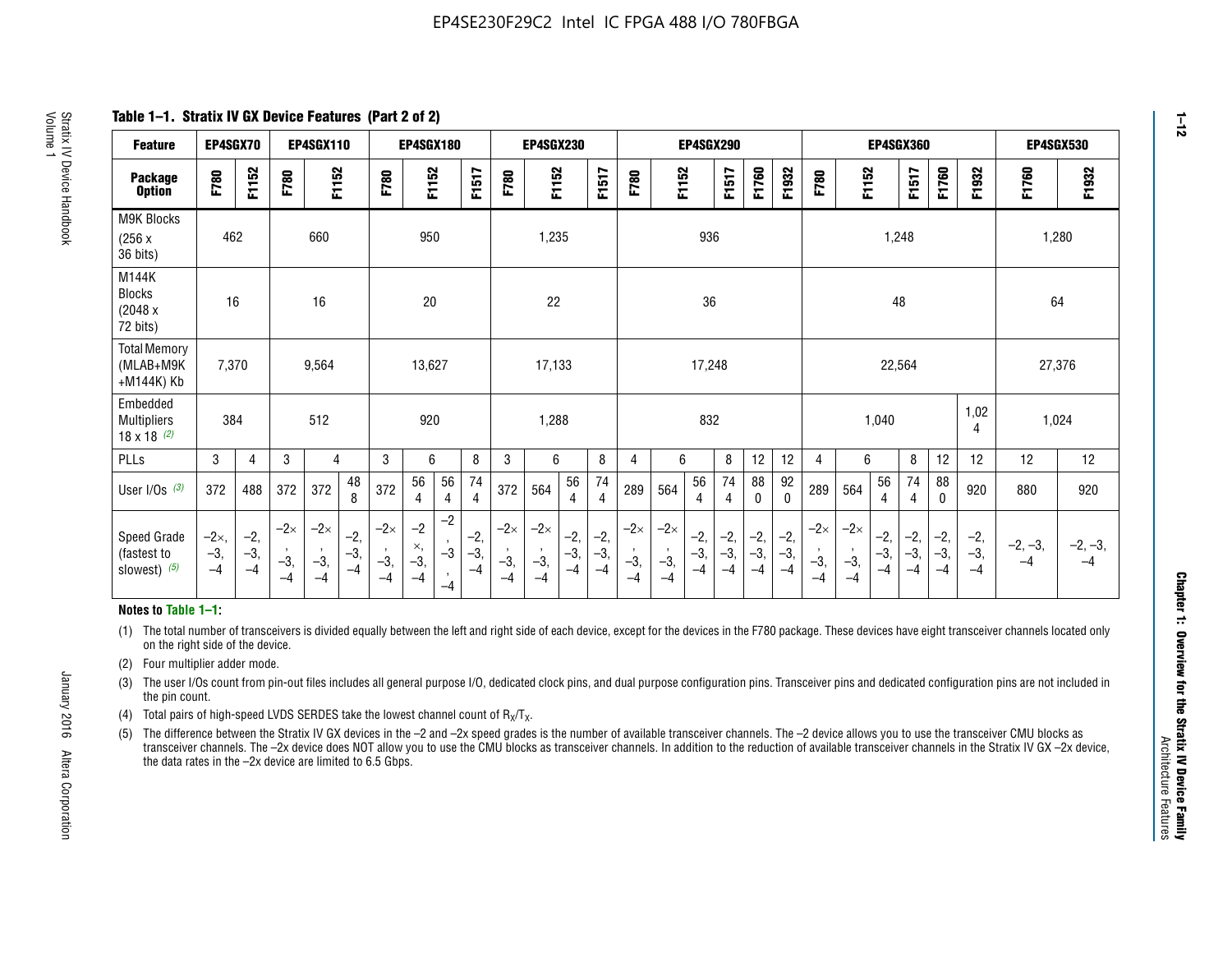Table 1–2 lists the Stratix IV GX device package options.

### **Table 1–2. Stratix IV GX Device Package Options** *(1)***,** *(2)*

| <b>Device</b> |                  | <b>F780</b><br>(29 mm x 29 mm) $(6)$ | F1152<br>$(35 \, \text{mm} \times 35 \, \text{mm})$<br>(6) |             | <b>F1152</b><br>$(35 \text{ mm} \times 35 \text{ mm})$ $(5)$ , $(7)$ | F1517<br>(40 mm x 40 mm)<br>$(5)$ $(7)$ | <b>F1760</b><br>$(42.5 \text{ mm} \times 42.5 \text{ mm})$<br>Ø | F1932<br>$(45 \, \text{mm} \times 45 \, \text{mm})$<br>(7) |
|---------------|------------------|--------------------------------------|------------------------------------------------------------|-------------|----------------------------------------------------------------------|-----------------------------------------|-----------------------------------------------------------------|------------------------------------------------------------|
| EP4SGX70      | <b>DF29</b>      |                                      |                                                            | <b>HF35</b> |                                                                      |                                         |                                                                 |                                                            |
| EP4SGX110     | <b>DF29</b>      |                                      | FF35                                                       | <b>HF35</b> |                                                                      |                                         |                                                                 |                                                            |
| EP4SGX180     | DF <sub>29</sub> |                                      | FF35                                                       |             | <b>HF35</b>                                                          | KF40                                    |                                                                 |                                                            |
| EP4SGX230     | DF <sub>29</sub> |                                      | FF35                                                       |             | <b>HF35</b>                                                          | KF40                                    |                                                                 |                                                            |
| EP4SGX290     |                  | FH29 $(3)$                           | FF35                                                       |             | <b>HF35</b>                                                          | KF40                                    | KF43                                                            | <b>NF45</b>                                                |
| EP4SGX360     |                  | FH29 (3)                             | FF35                                                       |             | <b>HF35</b>                                                          | KF40                                    | KF43                                                            | <b>NF45</b>                                                |
| EP4SGX530     |                  |                                      |                                                            |             | HH35 $(4)$                                                           | KH40 (4)                                | KF43                                                            | <b>NF45</b>                                                |

#### **Notes to Table 1–2:**

(1) Device packages in the same column and marked under the same arrow sign have vertical migration capability.

(2) Use the Pin Migration Viewer in the Pin Planner to verify the pin migration compatibility when migrating devices. For more information, refer to *[I/O Management](http://www.altera.com/literature/hb/qts/qts_qii52013.pdf)* in the *Quartus II Handbook, Volume 2*.

(3) The 780-pin EP4SGX290 and EP4SGX360 devices are available only in 33 mm x 33 mm Hybrid flip chip package.

(4) The 1152-pin and 1517-pin EP4SGX530 devices are available only in 42.5 mm x 42.5 mm Hybrid flip chip packages.

(5) When migrating between hybrid and flip chip packages, there is an additional keep-out area. For more information, refer to the *[Package Information Datasheet for Altera Devices](http://www.altera.com/literature/ds/dspkg.pdf)*.

(6) Devices listed in this column are available in –2x, –3, and –4 speed grades. These devices do not have on-package decoupling capacitors.

(7) Devices listed in this column are available in –2, –3, and –4 speed grades. These devices have on-package decoupling capacitors. For more information about on-package decoupling capacitor value in each device, refer to Table 1–3.

 $\mathbb{L}$ s On-package decoupling reduces the need for on-board or PCB decoupling capacitors by satisfying the transient current requirements at higher frequencies. The *[Power Delivery Network](http://www.altera.com/literature/ug/pdn_tool_stxiv.zip)* design tool for Stratix IV devices accounts for the on-package decoupling and reflects the reduced requirements for PCB decoupling capacitors.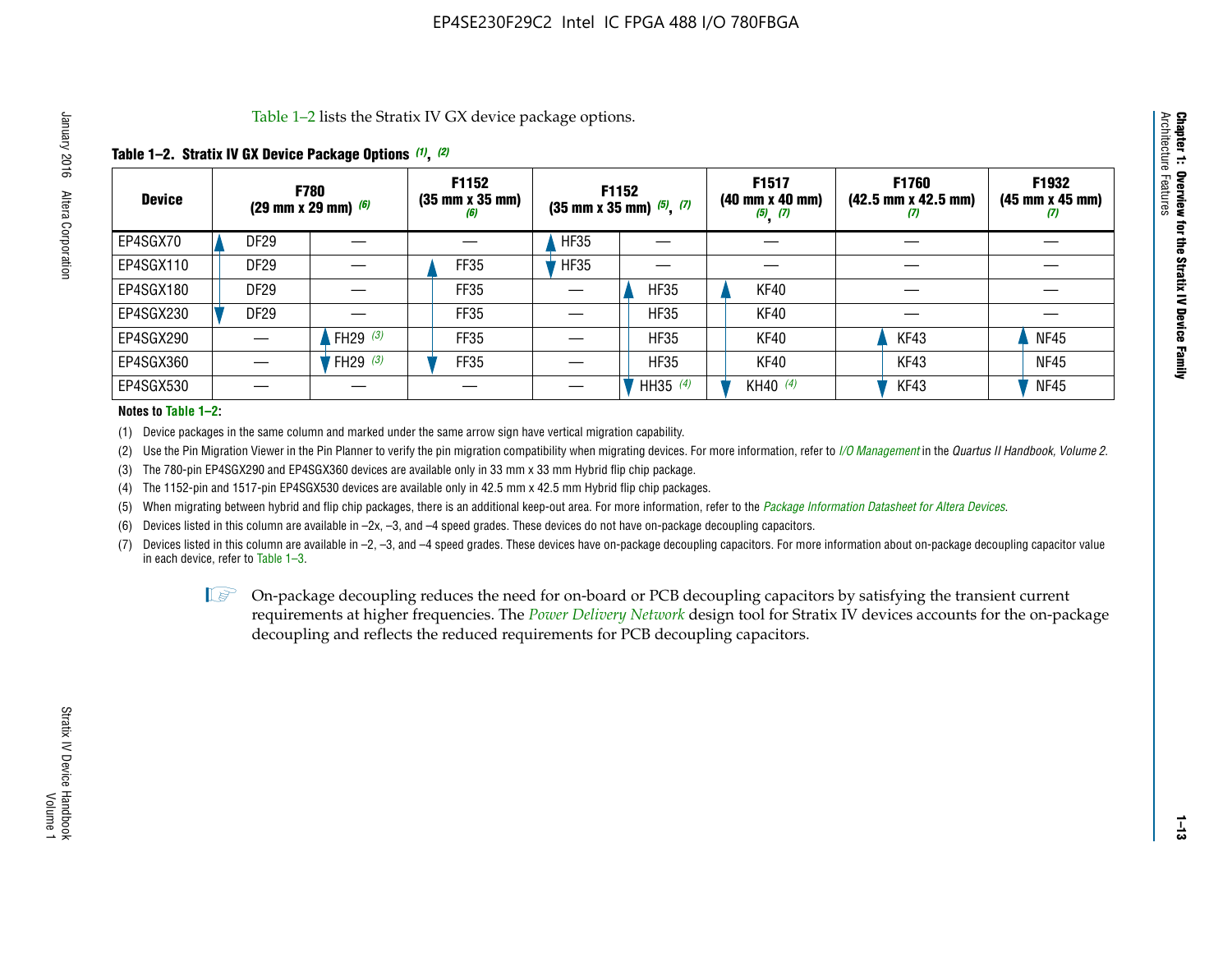|  |  |  | Table 1-3. Stratix IV GX Device On-Package Decoupling Information (1) |
|--|--|--|-----------------------------------------------------------------------|
|--|--|--|-----------------------------------------------------------------------|

| <b>Ordering Information</b> |                     | <b>V<sub>cc</sub></b>               | V <sub>ccio</sub>    | V <sub>CCL GXB</sub>         | V <sub>CCA_L/R</sub> | V <sub>CCT</sub> and V <sub>CCR</sub> (Shared)   |
|-----------------------------|---------------------|-------------------------------------|----------------------|------------------------------|----------------------|--------------------------------------------------|
| EP4SGX70                    | <b>HF35</b>         | $2\times1$ uF + $2\times470$ nF     | 10nF per bank $(2)$  | 100nF per transceiver block  | 100 <sub>n</sub> F   | $1 \times 470$ nF + $1 \times 47$ nF per side    |
| EP4SGX110                   | <b>HF35</b>         | $2\times1$ uF + $2\times470$ nF     | 10nF per bank $(2)$  | 100nF per transceiver block  | 100 <sub>n</sub> F   | $1\times470$ nF + $1\times47$ nF per side        |
| EP4SGX180                   | <b>HF35</b><br>KF40 | $2\times1$ uF + $2\times470$ nF     | 10nF per bank $(2)$  | 100nF per transceiver block  | 100 <sub>n</sub> F   | $1 \times 470$ nF + $1 \times 47$ nF per side    |
| EP4SGX230                   | <b>HF35</b><br>KF40 | $2 \times 1$ uF + $2 \times 470$ nF | 10 nF per bank $(2)$ | 100 nF per transceiver block | 100 nF               | $1 \times 470$ nF + $1 \times 47$ nF<br>per side |
|                             | <b>HF35</b><br>KF40 |                                     |                      |                              |                      | $1 \times 470$ nF + $1 \times 47$ nF             |
| EP4SGX290                   | KF43<br><b>NF45</b> | $4 \times 1$ uF + $4 \times 470$ nF | 10 nF per bank $(2)$ | 100 nF per transceiver block | 100nF                | per side                                         |
|                             | <b>HF35</b><br>KF40 |                                     |                      |                              |                      | $1 \times 470$ nF + $1 \times 47$ nF             |
| EP4SGX360                   | KF43<br><b>NF45</b> | $4 \times 1$ uF + $4 \times 470$ nF | 10 nF per bank $(2)$ | 100 nF per transceiver block | 100 nF               | per side                                         |
|                             | <b>HH35</b>         |                                     |                      |                              |                      |                                                  |
| EP4SGX530                   | <b>KH40</b><br>KF43 | $4 \times 1$ uF + $4 \times 470$ nF | 10 nF per bank $(2)$ | 100 nF per transceiver block | 100 nF               | $1 \times 470$ nF + $1 \times 47$ nF<br>per side |
|                             | <b>NF45</b>         |                                     |                      |                              |                      |                                                  |

**Notes to Table 1–3:**

(1) Table 1-3 refers to production devices on-package decoupling. For more information about decoupling design of engineering sample (ES) devices, contact [Altera Technical Support](http://mysupport.altera.com/eservice/login.asp).

(2) For I/O banks  $3(*)$ ,  $4(*)$ ,  $7(*)$ , and  $8(*)$  only. There is no OPD for I/O bank  $1(*)$ ,  $2(*)$ ,  $5(*)$ , and  $6(*)$ .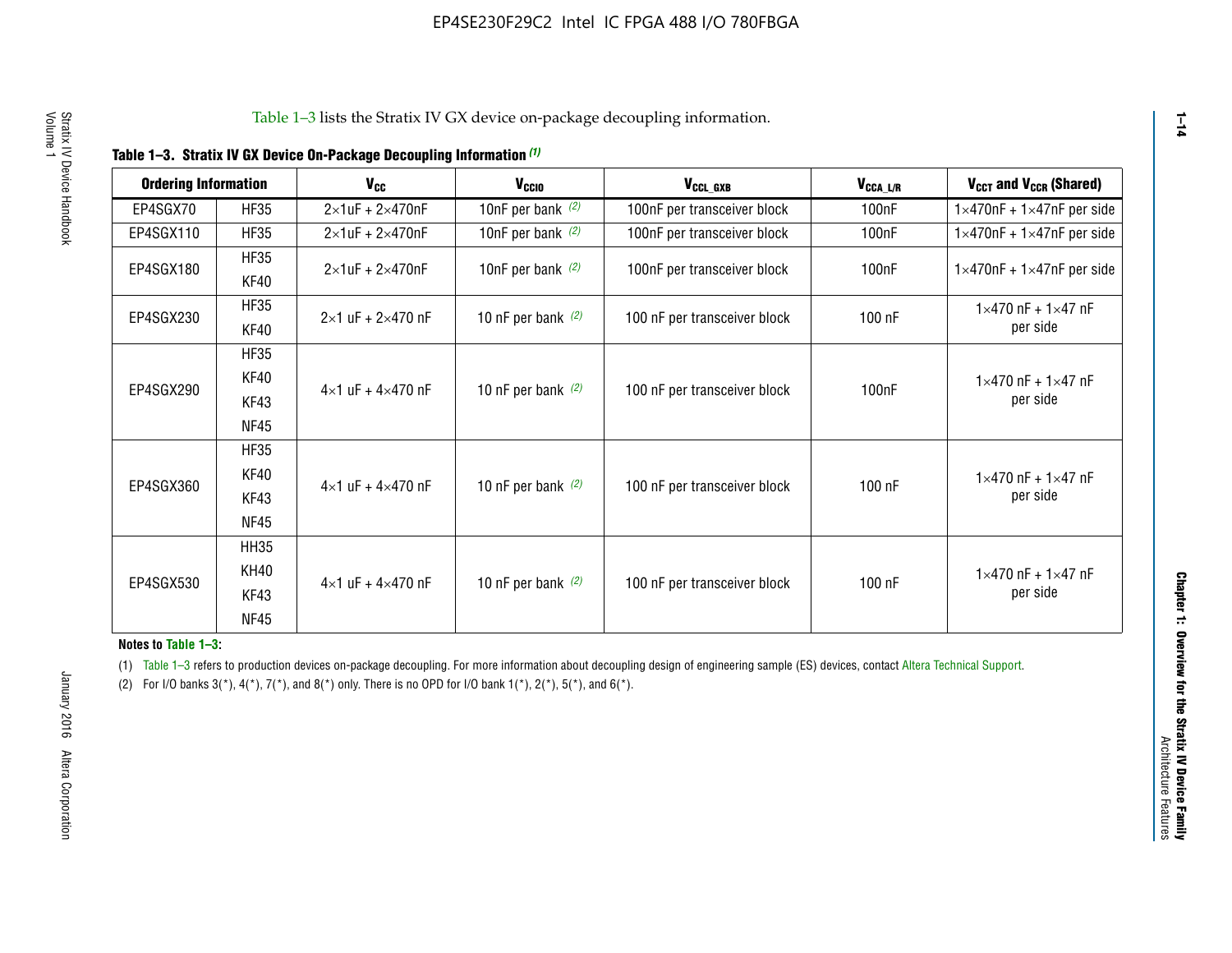#### Table 1–4 lists the Stratix IV E device features.

#### **Table 1–4. Stratix IV E Device Features**

| <b>Feature</b>                                      | <b>EP4SE230</b> |     | <b>EP4SE360</b>                        | <b>EP4SE530</b> |              |              | <b>EP4SE820</b> |          |            |  |
|-----------------------------------------------------|-----------------|-----|----------------------------------------|-----------------|--------------|--------------|-----------------|----------|------------|--|
| Package Pin Count                                   | 780             | 780 | 1152                                   | 1152            | 1517         | 1760         | 1152            | 1517     | 1760       |  |
| ALMs                                                | 91,200          |     | 141,440                                |                 | 212,480      |              | 325,220         |          |            |  |
| LEs                                                 | 228,000         |     | 353,600                                |                 | 531,200      |              | 813,050         |          |            |  |
| High-Speed LVDS<br>SERDES (up to<br>1.6 Gbps) $(1)$ | 56              | 56  | 88                                     | 88              | 112          | 112          | 88              | 112      | 132        |  |
| SPI-4.2 Links                                       | 3               | 3   | 4                                      | 4               |              | 6            | 4               | 6        | 6          |  |
| <b>M9K Blocks</b><br>(256 x 36 bits)                | 1,235           |     | 1,280<br>1,248                         |                 |              |              | 1610            |          |            |  |
| M144K Blocks<br>(2048 x 72 bits)                    | 22              |     | 48                                     | 64              |              |              | 60              |          |            |  |
| <b>Total Memory</b><br>$(MLAB+M9K+$<br>M144K) Kb    | 17,133          |     | 22,564                                 | 27,376          |              |              |                 | 33,294   |            |  |
| <b>Embedded Multipliers</b><br>$(18 \times 18)$ (2) | 1,288           |     | 1,040                                  |                 | 1,024        |              |                 | 960      |            |  |
| PLLs                                                | 4               | 4   | 8                                      | 8               | 12           | 12           | 8               | 12       | 12         |  |
| User I/Os $(3)$                                     | 488             | 488 | 744                                    | 744             | 976          | 976          | 744(4)          | 976 (4)  | 1120 $(4)$ |  |
| Speed Grade<br>(fastest to slowest)                 |                 |     | $-2, -3, -4$ $-2, -3, -4$ $-2, -3, -4$ | $-2, -3, -4$    | $-2, -3, -4$ | $-2, -3, -4$ | $-3, -4$        | $-3, -4$ | $-3, -4$   |  |

#### **Notes to Table 1–4:**

(1) The user I/O count from the pin-out files include all general purpose I/Os, dedicated clock pins, and dual purpose configuration pins. Transceiver pins and dedicated configuration pins are not included in the pin count.

(2) Four multiplier adder mode.

(3) Total pairs of high-speed LVDS SERDES take the lowest channel count of  $R_X/T_X$ .

(4) This data is preliminary.

**Chapter 1: Overview for the Stratix IV Device Family**

**Chapter 1: Overview for the Stratix IV Device Family**<br>Architecture Faatures

Architecture Features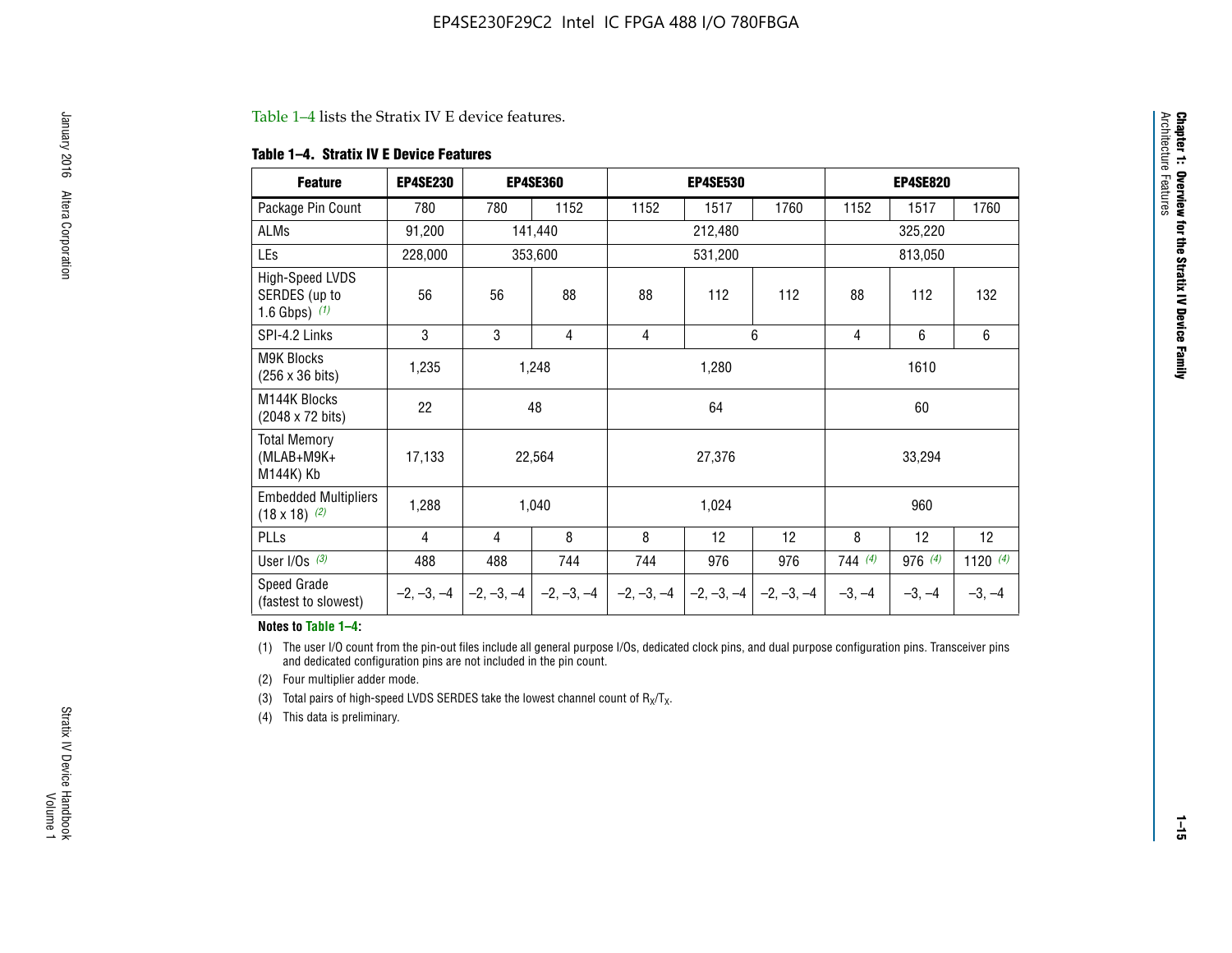Table 1–5 summarizes the Stratix IV E device package options.

| <b>Device</b> | <b>F780</b><br>$(29 \text{ mm} \times 29 \text{ mm})$ $(5)$ , $(6)$ | F1152<br>$(35 \text{ mm} \times 35 \text{ mm})$ $(5)$ $(7)$ | F <sub>1517</sub><br>$(40 \text{ mm} \times 40 \text{ mm})$ (7) | <b>F1760</b><br>$(42.5$ mm x 42.5 mm) $(7)$ |  |  |
|---------------|---------------------------------------------------------------------|-------------------------------------------------------------|-----------------------------------------------------------------|---------------------------------------------|--|--|
| EP4SE230      | F <sub>29</sub>                                                     |                                                             |                                                                 |                                             |  |  |
| EP4SE360      | H29 $(3)$                                                           | F35                                                         |                                                                 |                                             |  |  |
| EP4SE530      |                                                                     | H35 $(4)$                                                   | H40 $(4)$                                                       | F43                                         |  |  |
| EP4SE820      |                                                                     | H35 $(4)$                                                   | H40 $(4)$                                                       | F43                                         |  |  |

**Table 1–5. Stratix IV E Device Package Options** *(1)***,** *(2)*

#### **Notes to Table 1–5:**

(1) Device packages in the same column and marked under the same arrow sign have vertical migration capability.

(2) Use the Pin Migration Viewer in the Pin Planner to verify the pin migration compatibility when migrating devices. For more information, refer to *[I/O Management](http://www.altera.com/literature/hb/qts/qts_qii52013.pdf)* in the *Quartus II Handbook, Volume 2*.

(3) The 780-pin EP4SE360 device is available only in the 33 mm x 33 mm Hybrid flip chip package.

(4) The 1152-pin and 1517-pin for EP4SE530 and EP4SE820 devices are available only in the 42.5 mm x 42.5 mm Hybrid flip chip package.

(5) When migrating between hybrid and flip chip packages, there is an additional keep-out area. For more information, refer to the *[Package](http://www.altera.com/literature/ds/dspkg.pdf)  [Information Datasheet for Altera Devices](http://www.altera.com/literature/ds/dspkg.pdf)*.

(6) Devices listed in this column do not have on-package decoupling capacitors.

(7) Devices listed in this column have on-package decoupling capacitors. For more information about on-package decoupling capacitor value for each device, refer to Table 1–6.

Table 1–6 lists the Stratix IV E on-package decoupling information.

| Table 1–6. Stratix IV E Device On-Package Decoupling Information (1) |  |  |  |  |
|----------------------------------------------------------------------|--|--|--|--|
|----------------------------------------------------------------------|--|--|--|--|

|          | <b>Ordering Information</b> | V <sub>cc</sub>                     | <b>V<sub>CCIO</sub></b> |  |  |
|----------|-----------------------------|-------------------------------------|-------------------------|--|--|
| EP4SE360 | F35                         | $4 \times 1$ uF + $4 \times 470$ nF | 10 nF per bank          |  |  |
|          | H <sub>35</sub>             |                                     |                         |  |  |
| EP4SE530 | H40                         | $4 \times 1$ uF + $4 \times 470$ nF | 10 nF per bank          |  |  |
|          | F43                         |                                     |                         |  |  |
|          | H <sub>35</sub>             |                                     |                         |  |  |
| EP4SE820 | H40                         | $4 \times 1$ uF + $4 \times 470$ nF | 10 nF per bank          |  |  |
|          | F43                         |                                     |                         |  |  |

**Note to Table 1–6:**

(1) Table 1–6 refers to production devices on-package decoupling. For more information about decoupling design of engineering sample (ES) devices, contact [Altera Technical Support](http://mysupport.altera.com/eservice/login.asp).

Table 1–7 lists the Stratix IV GT device features.

| <b>Feature</b>                       | <b>EP4S40G2</b> | <b>EP4S40G5</b> | <b>EP4S100G2</b> | <b>EP4S100G3</b> | <b>EP4S100G4</b> | <b>EP4S100G5</b> |    |
|--------------------------------------|-----------------|-----------------|------------------|------------------|------------------|------------------|----|
| Package Pin Count                    | 1517            | 1517            | 1517             | 1932             | 1932             | 1932<br>1517     |    |
| <b>ALMs</b>                          | 91,200          | 212,480         | 91,200           | 116,480          | 141,440          | 212.480          |    |
| LEs                                  | 228,000         | 531,200         | 228,000          | 291,200          | 353,600          | 531,200          |    |
| <b>Total Transceiver</b><br>Channels | 36              | 36              | 36               | 48               | 48               | 36               | 48 |

**Table 1–7. Stratix IV GT Device Features (Part 1 of 2)**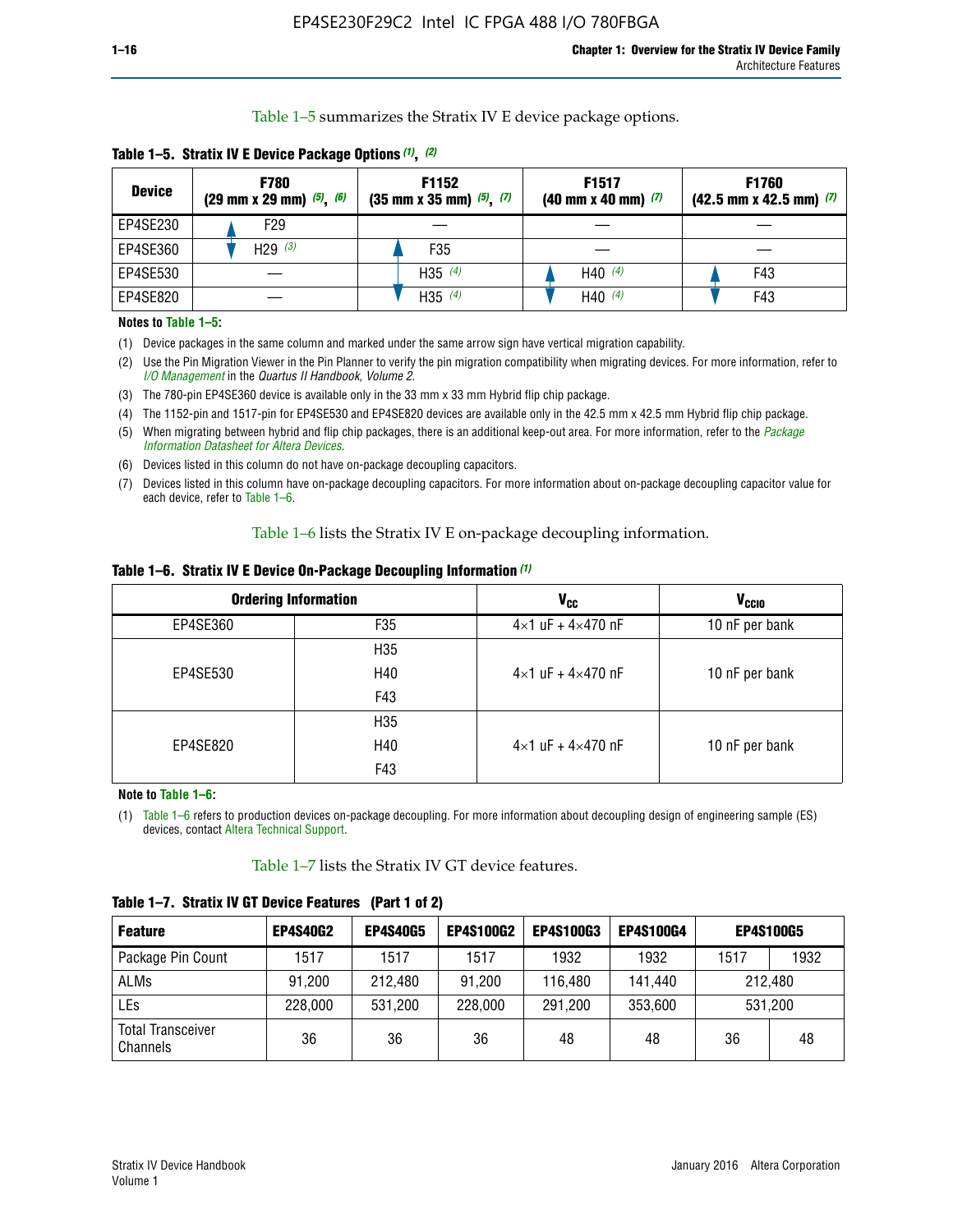#### **Table 1–7. Stratix IV GT Device Features (Part 2 of 2)**

| <b>Feature</b>                                                              | <b>EP4S40G2</b> | <b>EP4S40G5</b> | <b>EP4S100G2</b> | <b>EP4S100G3</b> | <b>EP4S100G4</b> |                           | <b>EP4S100G5</b> |
|-----------------------------------------------------------------------------|-----------------|-----------------|------------------|------------------|------------------|---------------------------|------------------|
| 10G Transceiver<br>Channels<br>(600 Mbps - 11.3 Gbps)<br>with $PMA + PCS$ ) | 12              | 12              | 24               | 24               | 24               | 24                        | 32               |
| 8G Transceiver<br>Channels<br>(600 Mbps - 8.5 Gbps<br>with PMA + PCS) $(1)$ | 12              | 12              | $\pmb{0}$        | 8                | 8                | $\mathbf 0$               | $\mathbf 0$      |
| PMA-only CMU<br>Channels<br>(600 Mbps- 6.5 Gbps)                            | 12              | 12              | 12               | 16               | 16               | 12                        | 16               |
| PCIe hard IP Blocks                                                         | $\overline{2}$  | $\overline{2}$  | $\overline{2}$   | $\overline{4}$   | $\overline{4}$   | $\overline{2}$            | $\overline{4}$   |
| <b>High-Speed LVDS</b><br><b>SERDES</b><br>(up to 1.6 Gbps) $(2)$           | 46              | 46              | 46               | 47               | 47               | 46                        | 47               |
| SP1-4.2 Links                                                               | $\overline{2}$  | $\overline{2}$  | $\overline{2}$   | $\overline{2}$   | $\overline{2}$   | $\overline{2}$            | $\overline{2}$   |
| <b>M9K Blocks</b><br>(256 x 36 bits)                                        | 1,235           | 1,280           | 1,235            | 936              | 1,248            |                           | 1,280            |
| M144K Blocks<br>(2048 x 72 bits)                                            | 22              | 64              | 22               | 36               | 48               |                           | 64               |
| Total Memory (MLAB +<br>M9K + M144K) Kb                                     | 17,133          | 27,376          | 17,133           | 17,248           | 22,564           | 27,376                    |                  |
| <b>Embedded Multipliers</b><br>$18 \times 18^{(3)}$                         | 1,288           | 1,024           | 1,288            | 832              | 1,024            | 1,024                     |                  |
| PLLs                                                                        | 8               | 8               | 8                | 12               | 12               | 8                         | 12               |
| User I/Os $(4)$ , $(5)$                                                     | 654             | 654             | 654              | 781              | 781              | 654                       | 781              |
| Speed Grade<br>(fastest to slowest)                                         | $-1, -2, -3$    | $-1, -2, -3$    | $-1, -2, -3$     | $-1, -2, -3$     | $-1, -2, -3$     | $ -1, -2, -3  -1, -2, -3$ |                  |

**Notes to Table 1–7:**

(1) You can configure all 10G transceiver channels as 8G transceiver channels. For example, the EP4S40G2F40 device has twenty-four 8G transceiver channels and the EP4S100G5F45 device has thirty-two 8G transceiver channels.

(2) Total pairs of high-speed LVDS SERDES take the lowest channel count of  $R_X/T_X$ .

(3) Four multiplier adder mode.

(4) The user I/O count from the pin-out files include all general purpose I/Os, dedicated clock pins, and dual purpose configuration pins. Transceiver pins and dedicated configuration pins are not included in the pin count.

(5) This data is preliminary.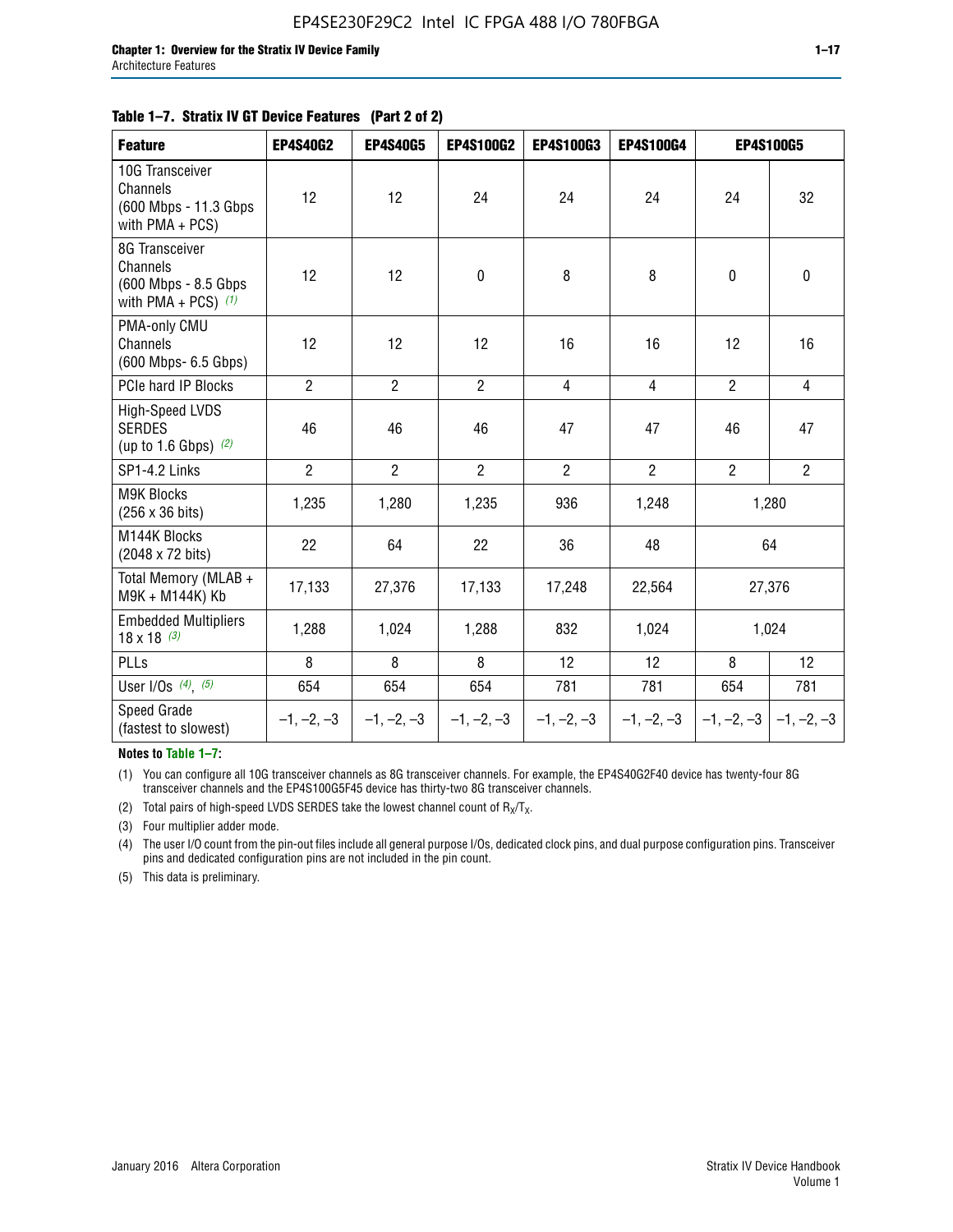Table 1–8 lists the resource counts for the Stratix IV GT devices.

| <b>Device</b>                      | <b>1517 Pin</b><br><b>1932 Pin</b><br>$(40 \text{ mm} \times 40 \text{ mm})$ $(3)$<br>(45 mm x 45 mm) |     |  |
|------------------------------------|-------------------------------------------------------------------------------------------------------|-----|--|
| <b>Stratix IV GT 40 G Devices</b>  |                                                                                                       |     |  |
| EP4S40G2                           | F40                                                                                                   |     |  |
| EP4S40G5                           | H40 $(4)$ , $(5)$                                                                                     |     |  |
| <b>Stratix IV GT 100 G Devices</b> |                                                                                                       |     |  |
| EP4S100G2                          | F40                                                                                                   |     |  |
| EP4S100G3                          |                                                                                                       | F45 |  |
| EP4S100G4                          |                                                                                                       | F45 |  |
| EP4S100G5                          | $(4)$ , $(5)$<br>H40                                                                                  | F45 |  |

#### **Notes to Table 1–8:**

(1) This table represents pin compatability; however, it does not include hard IP block placement compatability.

- (2) Devices under the same arrow sign have vertical migration capability.
- (3) When migrating between hybrid and flip chip packages, there is an additional keep-out area. For more information, refer to the *[Altera Device Package Information Data Sheet](http://www.altera.com/literature/ds/dspkg.pdf)*.
- (4) EP4S40G5 and EP4S100G5 devices with 1517 pin-count are only available in 42.5-mm x 42.5-mm Hybrid flip chip packages.
- (5) If you are using the hard IP block, migration is not possible.

Table 1–9 lists the Stratix IV GT on-package decoupling information.

**Table 1–9. Stratix IV GT Device On-Package Decoupling Information** *(1)*

| <b>Ordering</b><br><b>Information</b> | Vcc                                 | <b>V<sub>CCIO</sub></b> | V <sub>CCL GXB</sub>            | V <sub>CCA L/R</sub> | V <sub>CCT L/R</sub> | V <sub>CCR_L/R</sub> |
|---------------------------------------|-------------------------------------|-------------------------|---------------------------------|----------------------|----------------------|----------------------|
| EP4S40G2F40                           | $2 \times 1$ uF + $2 \times 470$ nF | 10 nF per bank $(2)$    | 100 nF per<br>transceiver block | $100$ nF             | $100$ nF             | $100$ nF             |
| EP4S100G2F40                          |                                     |                         |                                 |                      |                      |                      |
| EP4S100G3F45                          |                                     | 10 nF per bank $(2)$    | 100 nF per<br>transceiver block | $100$ nF             | $100$ nF             | $100$ nF             |
| EP4S100G4F45                          |                                     |                         |                                 |                      |                      |                      |
| EP4S40G5H40                           | $4\times1$ uF + $4\times470$ nF     |                         |                                 |                      |                      |                      |
| EP4S100G5H40                          |                                     |                         |                                 |                      |                      |                      |
| EP4S100G5F45                          |                                     |                         |                                 |                      |                      |                      |

**Notes to Table 1–9:**

(1) Table 1–9 refers to production devices on-package decoupling. For more information about decoupling design of engineering sample (ES) devices, contact [Altera Technical Support](http://mysupport.altera.com/eservice/login.asp).

(2) For I/O banks  $3(*)$ ,  $4(*)$ ,  $7(*)$ , and  $8(*)$  only. There is no OPD for I/O bank  $1(*)$ ,  $2(*)$ ,  $5(*)$ , and  $6(*)$ .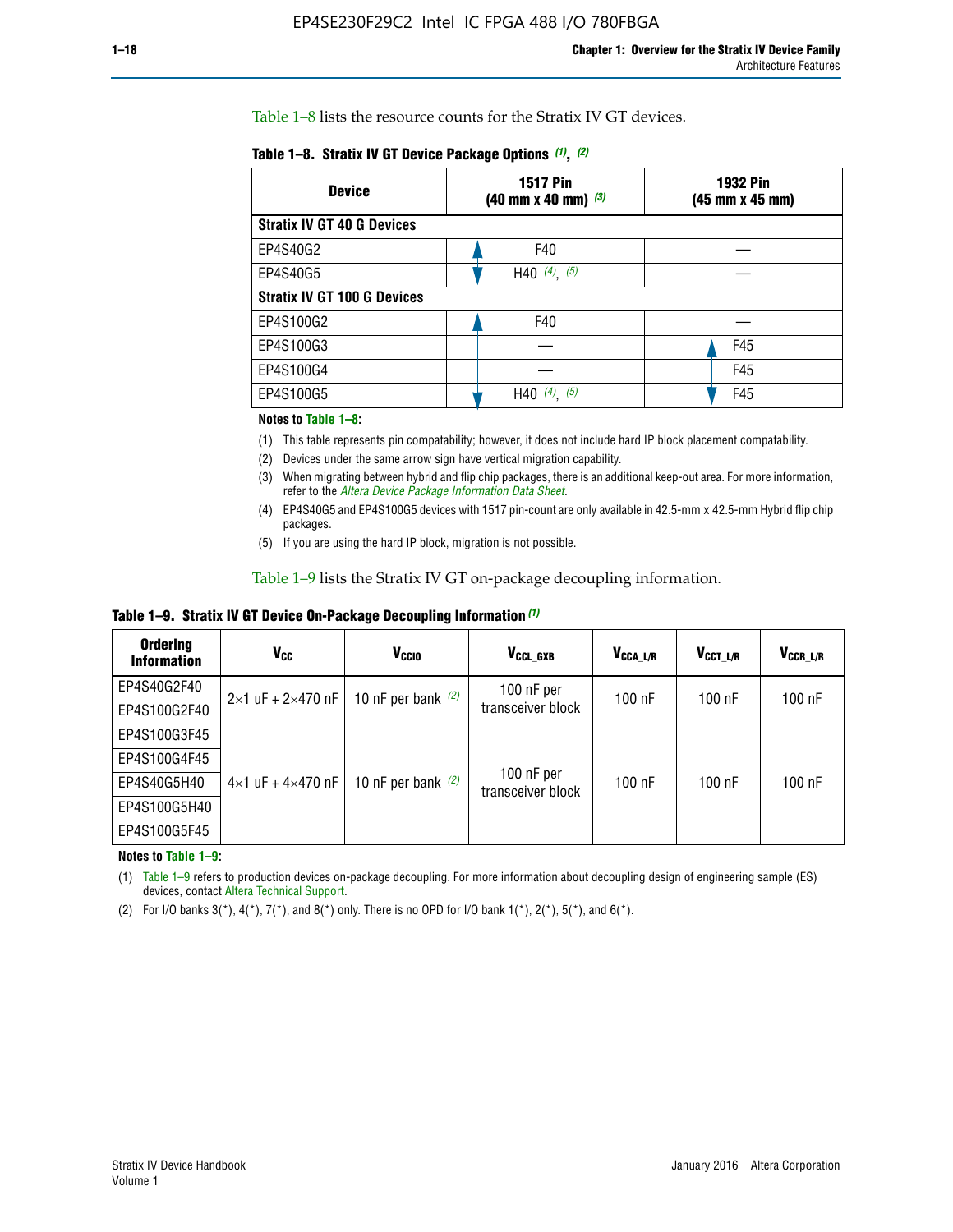# **Integrated Software Platform**

The Quartus II software provides an integrated environment for HDL and schematic design entry, compilation and logic synthesis, full simulation and advanced timing analysis, SignalTap II Logic Analyzer, and device configuration of Stratix IV designs. The Quartus II software provides the MegaWizard<sup> $M$ </sup> Plug-In Manager user interface to generate different functional blocks, such as memory, PLL, and digital signal processing logic. For transceivers, the Quartus II software provides the ALTGX MegaWizard Plug-In Manager interface that guides you through configuration of the transceiver based on your application requirements.

The Stratix IV GX and GT transceivers allow you to implement low-power and reliable high-speed serial interface applications with its fully reconfigurable hardware, optimal signal integrity, and integrated Quartus II software platform.

For more information about the QuarJanuary2016tus II software features, refer to the *[Quartus II Handbook](http://www.altera.com/literature/lit-qts.jsp)*.

# **Ordering Information**

This section describes the Stratix IV E, GT, and GX devices ordering information. Figure 1–4 shows the ordering codes for Stratix IV GX and E devices.



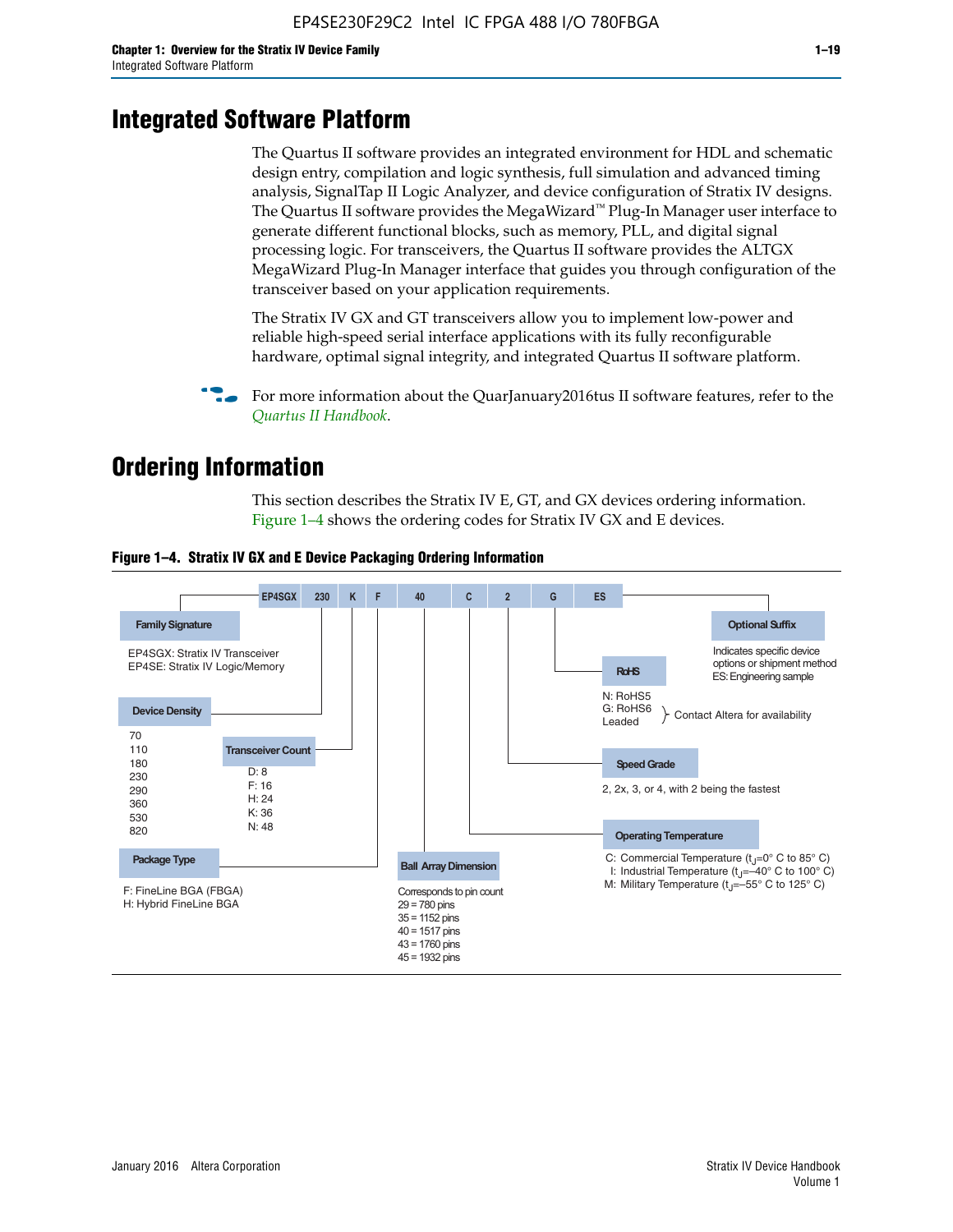Figure 1–5 shows the ordering codes for Stratix IV GT devices.





# **Document Revision History**

Table 1–10 lists the revision history for this chapter.

|  | Table 1–10. Document Revision History (Part 1 of 2) |  |  |
|--|-----------------------------------------------------|--|--|
|--|-----------------------------------------------------|--|--|

| <b>Date</b>       | <b>Version</b> | <b>Changes</b>                                              |
|-------------------|----------------|-------------------------------------------------------------|
| January 2016      | 3.5            | ■ Updated Figure 1–4 with new RoHS information              |
| September 2012    | 3.4            | ■ Updated Table 1–1 to close FB $#30986$ .                  |
|                   |                | Updated Table $1-2$ and Table $1-5$ to close FB $\#31127$ . |
| June 2011         | 3.3            | $\blacksquare$ Added military temperature to Figure 1–4.    |
| February 2011     | 3.2            | ■ Updated Table 1–7 and Table 1–8.                          |
|                   |                | $\blacksquare$ Applied new template.                        |
|                   |                | Minor text edits.                                           |
| <b>March 2010</b> |                | <b>Updated Table 1–1, Table 1–2, and Table 1–7.</b>         |
|                   | 3.1            | <b>U</b> Updated Figure 1–3.                                |
|                   |                | ■ Updated the "Stratix IV GT Devices" section.              |
|                   |                | Added two new references to the Introduction section.       |
|                   |                | Minor text edits.                                           |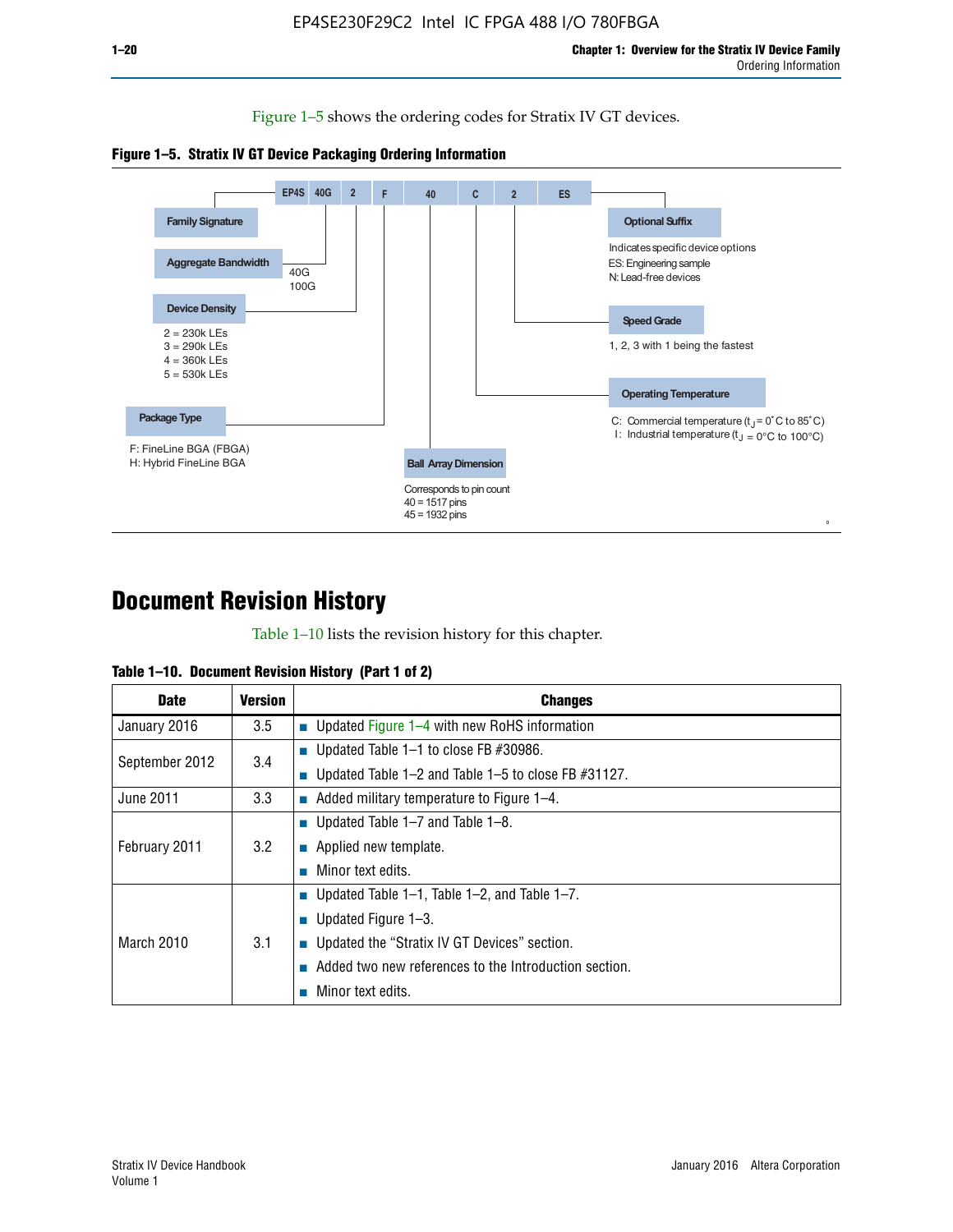## **Table 1–10. Document Revision History (Part 2 of 2)**

| <b>Date</b>      | <b>Version</b> | <b>Changes</b>                                                                                                                                                                                                                                                                    |  |
|------------------|----------------|-----------------------------------------------------------------------------------------------------------------------------------------------------------------------------------------------------------------------------------------------------------------------------------|--|
| November 2009    | 3.0            | ■ Updated the "Stratix IV Device Family Overview", "Feature Summary", "Stratix IV GT<br>Devices", "High-Speed Transceiver Features", "FPGA Fabric and I/O Features", "Highest<br>Aggregate Data Bandwidth", "System Integration", and "Integrated Software Platform"<br>sections. |  |
|                  |                | $\blacksquare$ Added Table 1-3, Table 1-6, and Table 1-9.                                                                                                                                                                                                                         |  |
|                  |                | $\blacksquare$ Updated Table 1-1, Table 1-2, Table 1-4, Table 1-5, Table 1-7, and Table 1-8.                                                                                                                                                                                      |  |
|                  |                | ■ Updated Figure 1–3, Figure 1–4, and Figure 1–5.                                                                                                                                                                                                                                 |  |
|                  |                | $\blacksquare$ Minor text edits.                                                                                                                                                                                                                                                  |  |
| <b>June 2009</b> | 2.4            | $\blacksquare$ Updated Table 1-1.                                                                                                                                                                                                                                                 |  |
|                  |                | Minor text edits.                                                                                                                                                                                                                                                                 |  |
|                  |                | $\blacksquare$ Added Table 1–5, Table 1–6, and Figure 1–3.                                                                                                                                                                                                                        |  |
|                  |                | $\blacksquare$ Updated Figure 1-5.                                                                                                                                                                                                                                                |  |
| April 2009       | 2.3            | Updated Table $1-1$ , Table $1-2$ , Table $1-3$ , and Table $1-4$ .                                                                                                                                                                                                               |  |
|                  |                | ■ Updated "Introduction", "Feature Summary", "Stratix IV GX Devices", "Stratix IV GT<br>Devices", "Architecture Features", and "FPGA Fabric and I/O Features"                                                                                                                     |  |
|                  | 2.2            | ■ Updated "Feature Summary", "Stratix IV GX Devices", "Stratix IV E Device", "Stratix IV<br>GT Devices", "Signal Integrity"                                                                                                                                                       |  |
| March 2009       |                | Removed Tables 1-5 and 1-6                                                                                                                                                                                                                                                        |  |
|                  |                | Updated Figure 1-4                                                                                                                                                                                                                                                                |  |
|                  |                | ■ Updated "Introduction", "Feature Summary", "Stratix IV Device Diagnostic Features",<br>"Signal Integrity", "Clock Networks", "High-Speed Differential I/O with DPA and Soft-<br>CDR", "System Integration", and "Ordering Information" sections.                                |  |
|                  |                | Added "Stratix IV GT 100G Devices" and "Stratix IV GT 100G Transceiver Bandwidth"<br>sections.                                                                                                                                                                                    |  |
| March 2009       | 2.1            | <b>Updated Table 1–1, Table 1–2, Table 1–3, and Table 1–4.</b>                                                                                                                                                                                                                    |  |
|                  |                | $\blacksquare$ Added Table 1-5 and Table 1-6.                                                                                                                                                                                                                                     |  |
|                  |                | ■ Updated Figure $1-3$ and Figure $1-4$ .                                                                                                                                                                                                                                         |  |
|                  |                | $\blacksquare$ Added Figure 1-5.                                                                                                                                                                                                                                                  |  |
|                  |                | Removed "Referenced Documents" section.                                                                                                                                                                                                                                           |  |
| November 2008    |                | Updated "Feature Summary" on page 1-1.                                                                                                                                                                                                                                            |  |
|                  |                | ■ Updated "Stratix IV Device Diagnostic Features" on page 1-7.                                                                                                                                                                                                                    |  |
|                  | 2.0            | Updated "FPGA Fabric and I/O Features" on page 1-8.                                                                                                                                                                                                                               |  |
|                  |                | $\blacksquare$ Updated Table 1-1.                                                                                                                                                                                                                                                 |  |
|                  |                | Updated Table 1-2.                                                                                                                                                                                                                                                                |  |
|                  |                | Updated "Table 1-5 shows the total number of transceivers available in the Stratix IV GT<br>Device." on page 1-15.                                                                                                                                                                |  |
| <b>July 2008</b> | 1.1            | Revised "Introduction".                                                                                                                                                                                                                                                           |  |
| May 2008         | 1.0            | Initial release.                                                                                                                                                                                                                                                                  |  |